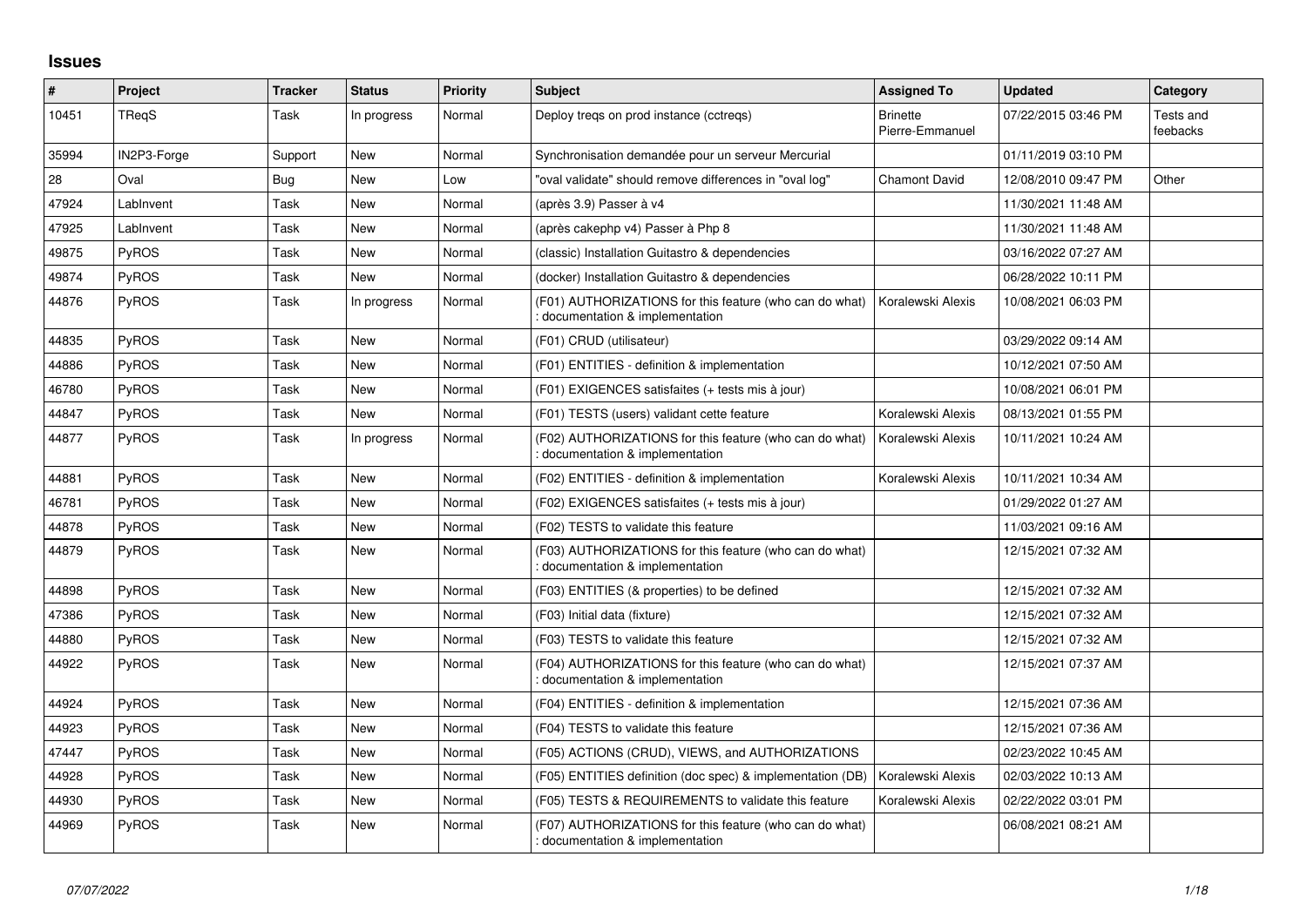| #     | Project       | <b>Tracker</b> | <b>Status</b> | <b>Priority</b> | <b>Subject</b>                                                                                                       | <b>Assigned To</b> | <b>Updated</b>      | Category  |
|-------|---------------|----------------|---------------|-----------------|----------------------------------------------------------------------------------------------------------------------|--------------------|---------------------|-----------|
| 44973 | PyROS         | Task           | <b>New</b>    | Normal          | (F07) Scheduling Sequences according to priorities, quotas,<br>observing conditions, Seq parameters, Seq constraints |                    | 05/06/2021 02:59 PM |           |
| 44987 | PyROS         | Task           | <b>New</b>    | Normal          | (F08) AUTHORIZATIONS for this feature (who can do what)<br>documentation & implementation                            |                    | 06/08/2021 08:20 AM |           |
| 44334 | PyROS         | Task           | In progress   | High            | (F08) Intégration protocole INDI                                                                                     |                    | 05/06/2021 05:05 PM |           |
| 44994 | PyROS         | Task           | New           | Normal          | (F09) AUTHORIZATIONS for this feature (who can do what)<br>: doc & implem.                                           |                    | 12/14/2021 12:15 PM |           |
| 44993 | PyROS         | Task           | <b>New</b>    | Normal          | (F09) ENTITIES definition & implementation                                                                           |                    | 12/14/2021 12:33 PM |           |
| 46787 | PyROS         | Task           | New           | Normal          | (F09) REQUIREMENTS validated (+ tests udpated)                                                                       |                    | 12/14/2021 12:18 PM |           |
| 44995 | PyROS         | Task           | <b>New</b>    | Normal          | (F09) TESTS to validate this feature                                                                                 |                    | 10/08/2021 05:45 PM |           |
| 45291 | <b>PyROS</b>  | Task           | <b>New</b>    | Normal          | (F10) AUTHORIZATIONS for this feature (who can do what)<br>documentation & implementation                            |                    | 06/08/2021 08:19 AM |           |
| 45290 | PyROS         | Task           | <b>New</b>    | Normal          | (F10) ENTITIES - definition & implementation                                                                         |                    | 06/03/2021 09:17 AM |           |
| 45346 | <b>PyROS</b>  | Task           | New           | Normal          | (F10) ENTITIES - Initial data (fixture)                                                                              |                    | 06/03/2021 09:17 AM |           |
| 45292 | PyROS         | Task           | <b>New</b>    | Normal          | (F10) TESTS to validate this feature                                                                                 |                    | 05/27/2021 11:11 AM |           |
| 47387 | PyROS         | Task           | New           | Normal          | (F14) CRUD config                                                                                                    |                    | 01/29/2022 01:24 AM |           |
| 47388 | PyROS         | Task           | <b>New</b>    | High            | (F14) ENTITIES - definition & implementation - CONFIG<br><b>FILES</b>                                                |                    | 01/29/2022 01:25 AM |           |
| 46788 | PyROS         | Task           | <b>New</b>    | Normal          | (F14) EXIGENCES satisfaites (+ tests mis à jour)                                                                     |                    | 01/29/2022 01:24 AM |           |
| 45818 | PyROS         | Task           | <b>New</b>    | Normal          | (F14) TESTS to validate this feature                                                                                 |                    | 08/09/2021 10:43 AM |           |
| 44166 | PyROS         | Task           | <b>New</b>    | High            | (GF1) DOCUMENTATION                                                                                                  |                    | 03/04/2022 11:57 AM |           |
| 44389 | PyROS         | Task           | New           | High            | (GF1) PROJECT MANAGEMENT (REDMINE FORGE) :<br>Features, tasks, gantt, kanban                                         |                    | 03/04/2022 11:56 AM |           |
| 44168 | PyROS         | Task           | New           | High            | (GF2) INSTALL & DEPLOY                                                                                               |                    | 03/16/2022 07:27 AM |           |
| 44388 | <b>PyROS</b>  | Task           | <b>New</b>    | High            | (GF2) SOURCE CODE MANAGEMENT (GITLAB)                                                                                |                    | 02/02/2022 12:28 PM | Evolution |
| 47962 | LabInvent     | Task           | <b>New</b>    | Urgent          | (IRAP only) re-install inventirap avec php7                                                                          |                    | 11/30/2021 03:17 PM |           |
| 48222 | LabInvent     | Task           | <b>New</b>    | Normal          | (NEW func) Gérer Suivi d'un User                                                                                     |                    | 12/13/2021 10:39 AM |           |
| 9525  | <b>IGOSat</b> | Task           | New           | Normal          | (ODB / SCAO) Conception de la SCAO / Interfaçage avec<br><b>l'ODB</b>                                                |                    | 03/27/2015 10:11 AM |           |
| 9151  | <b>IGOSat</b> | Task           | New           | Normal          | (ODB) Code de simulation fonctionelle                                                                                |                    | 02/18/2015 05:13 PM |           |
| 9524  | <b>IGOSat</b> | Task           | New           | Normal          | (ODB) Logiciel de Vol                                                                                                |                    | 03/24/2015 03:41 PM |           |
| 9099  | <b>IGOSat</b> | Task           | In progress   | Normal          | (PRO) Phase A                                                                                                        |                    | 03/24/2015 03:58 PM |           |
| 9136  | <b>IGOSat</b> | Task           | New           | Normal          | (PRO) Phase B                                                                                                        |                    | 03/24/2015 03:58 PM |           |
| 9137  | <b>IGOSat</b> | Task           | New           | Normal          | (PRO) Phase C                                                                                                        |                    | 03/24/2015 03:58 PM |           |
| 44914 | PyROS         | Task           | New           | Normal          | (re-)Démarrer, mettre en Pause, ou Stopper tout ou partie<br>du système                                              |                    | 06/28/2022 09:56 PM |           |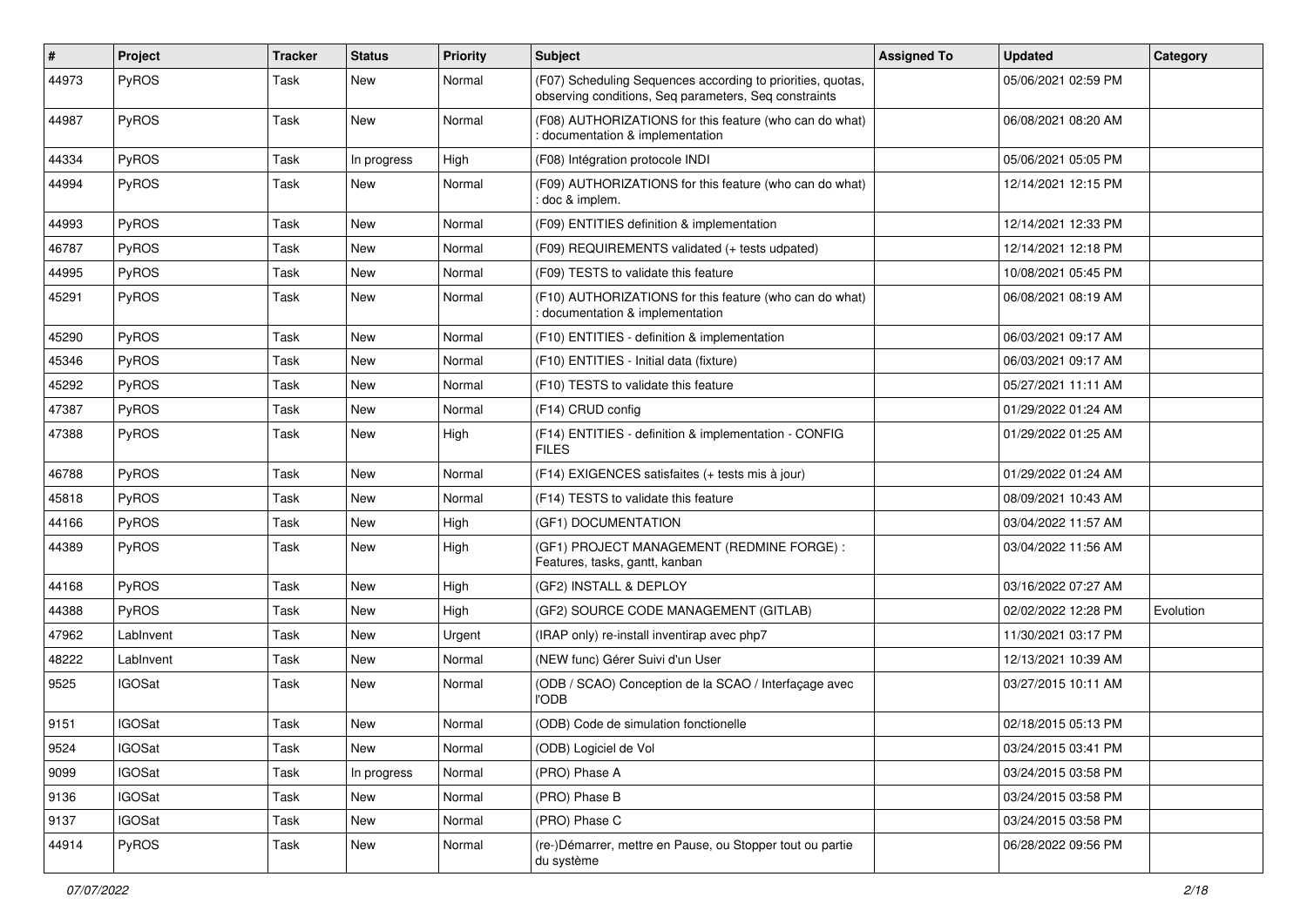| $\pmb{\#}$ | Project       | <b>Tracker</b> | <b>Status</b> | <b>Priority</b> | <b>Subject</b>                                                                                                 | <b>Assigned To</b>     | <b>Updated</b>      | Category |
|------------|---------------|----------------|---------------|-----------------|----------------------------------------------------------------------------------------------------------------|------------------------|---------------------|----------|
| 44945      | PyROS         | Task           | New           | Normal          | (READ 1) Sequence detailed view                                                                                |                        | 02/03/2022 09:45 AM |          |
| 9527       | <b>IGOSat</b> | Task           | <b>New</b>    | Normal          | (SAE / ODB) Réalisation de cartes électroniques pour le<br>satellite IGOSat                                    |                        | 03/24/2015 03:52 PM |          |
| 9100       | <b>IGOSat</b> | Task           | Assigned      | Normal          | (SAE) Réalisation d'un banc de test du système<br>d'alimentation électrique                                    |                        | 02/10/2015 06:48 PM |          |
| 9098       | <b>IGOSat</b> | Task           | Assigned      | Normal          | (SCA) Capteurs d'attitude et Banc de Contrôle                                                                  |                        | 02/11/2015 01:57 PM |          |
| 9108       | <b>IGOSat</b> | Task           | Assigned      | Normal          | (SCA) Modélisation de la boucle de contrôle SCAO                                                               |                        | 02/11/2015 02:00 PM |          |
| 9103       | <b>IGOSat</b> | Task           | Assigned      | Normal          | (SCI) Banc de test du scintillateur                                                                            |                        | 02/10/2015 06:48 PM |          |
| 9115       | <b>IGOSat</b> | Task           | Assigned      | Normal          | (SCI) Banc de test du scintillateur, simulations et estimation<br>de la dose reçue                             |                        | 02/11/2015 03:41 PM |          |
| 9526       | <b>IGOSat</b> | Task           | <b>New</b>    | Normal          | (SCI) Electronique d'acquisition de l'instrument Scintillateur                                                 |                        | 03/24/2015 03:50 PM |          |
| 9102       | <b>IGOSat</b> | Task           | Assigned      | Normal          | (SOL) Conception de la station sol                                                                             |                        | 02/10/2015 06:48 PM |          |
| 9116       | <b>IGOSat</b> | Task           | Assigned      | Normal          | (STM) Conception mécanique                                                                                     |                        | 02/11/2015 03:43 PM |          |
| 9101       | <b>IGOSat</b> | Task           | Assigned      | Normal          | (STM) Réalisation d'un modèle structurel et thermique                                                          |                        | 02/10/2015 06:48 PM |          |
| 9109       | <b>IGOSat</b> | Task           | Assigned      | Normal          | (SYS) Ingénierie système                                                                                       |                        | 02/11/2015 02:05 PM |          |
| 9111       | <b>IGOSat</b> | Task           | Assigned      | Normal          | (TEL) Mise en oeuvre de la carte de télécommunication                                                          |                        | 03/24/2015 03:36 PM |          |
| 47912      | LabInvent     | Task           | New           | High            | (VUE) Elements et Helper                                                                                       |                        | 11/30/2021 03:51 PM |          |
| 48757      | LabInvent     | Feature        | <b>New</b>    | Immediate       | *** F - DIVERS TODO (à dispatcher)                                                                             | <b>Pallier Etienne</b> | 01/19/2022 04:12 PM |          |
| 47867      | LabInvent     | Task           | New           | High            | *** F - Autorisations (Users)                                                                                  |                        | 11/30/2021 03:47 PM |          |
| 47907      | LabInvent     | Task           | New           | Normal          | *** F - Config YAML (champs materiels) : champs<br>obligatoires, recommandés, ou readonly                      |                        | 11/30/2021 01:25 PM |          |
| 47865      | LabInvent     | Feature        | New           | Normal          | *** F - Configuration générale                                                                                 |                        | 12/13/2021 11:06 AM |          |
| 47932      | LabInvent     | Feature        | <b>New</b>    | Normal          | *** F - DOC (documentation)                                                                                    |                        | 11/30/2021 01:10 PM |          |
| 47864      | LabInvent     | Feature        | New           | Normal          | *** F - ENTITY - Autres                                                                                        |                        | 11/30/2021 12:57 PM |          |
| 47895      | LabInvent     | Feature        | New           | Normal          | *** F - ENTITY - Documents attachés (à Materiel ou Suivi)                                                      |                        | 12/13/2021 11:09 AM |          |
| 47959      | LabInvent     | Task           | <b>New</b>    | Normal          | *** F - ENTITY - Fournisseurs                                                                                  |                        | 11/30/2021 12:57 PM |          |
| 47957      | LabInvent     | Feature        | New           | Normal          | *** F - ENTITY - Les GROUPES (de User ou Materiel) :<br>Thématique, Métier, Projet, Site (+ Pole ou Service ?) |                        | 12/13/2021 11:12 AM |          |
| 47860      | LabInvent     | Feature        | <b>New</b>    | Immediate       | *** F - ENTITY - Materiels                                                                                     |                        | 01/19/2022 03:51 PM |          |
| 47862      | LabInvent     | Feature        | New           | Normal          | *** F - ENTITY - Prets (de Materiel)                                                                           |                        | 12/13/2021 11:10 AM |          |
| 47930      | LabInvent     | Task           | New           | Normal          | *** F - ENTITY - QrCode                                                                                        |                        | 11/30/2021 01:26 PM |          |
| 47861      | LabInvent     | Feature        | New           | Urgent          | *** F - ENTITY - Suivis (de Materiel ou User)                                                                  |                        | 12/13/2021 11:10 AM |          |
| 47863      | LabInvent     | Feature        | New           | High            | *** F - ENTITY - Users                                                                                         |                        | 11/30/2021 03:43 PM |          |
| 47875      | LabInvent     | Feature        | New           | Urgent          | *** F - ENTITY GÉNÉRIQUE - Actions & Vues génériques<br>(& Refactorisation)                                    |                        | 12/01/2021 11:21 AM |          |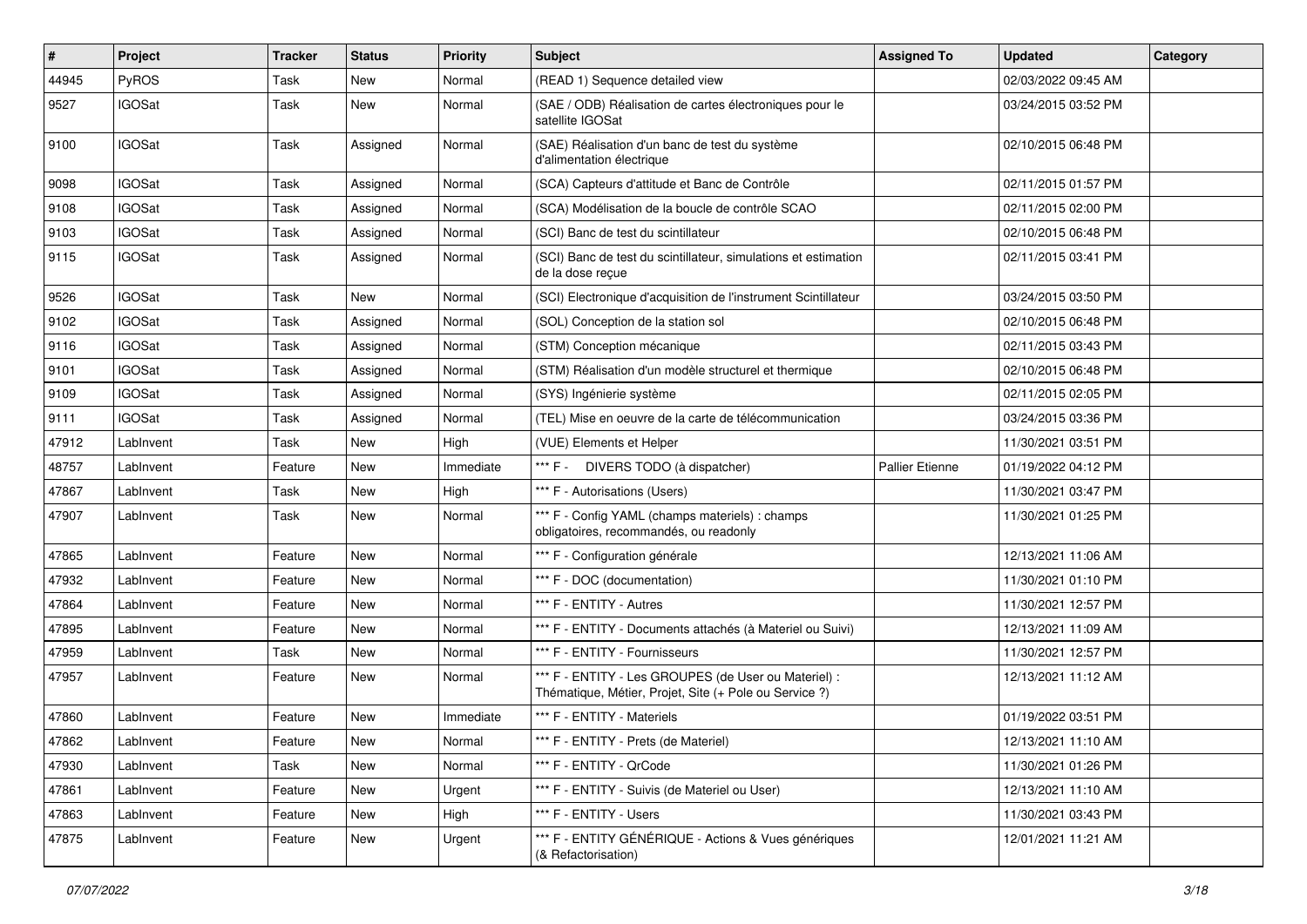| #     | <b>Project</b> | <b>Tracker</b> | <b>Status</b> | <b>Priority</b> | <b>Subject</b>                                                                                                                           | <b>Assigned To</b> | <b>Updated</b>      | Category |
|-------|----------------|----------------|---------------|-----------------|------------------------------------------------------------------------------------------------------------------------------------------|--------------------|---------------------|----------|
| 47951 | LabInvent      | Feature        | New           | Normal          | *** F - Etiquettes & Imprimantes                                                                                                         |                    | 11/30/2021 01:42 PM |          |
| 47921 | LabInvent      | Feature        | New           | Immediate       | *** F - Framework CakePhp                                                                                                                |                    | 12/02/2021 04:45 PM |          |
| 47866 | LabInvent      | Feature        | New           | Urgent          | *** F - Installation                                                                                                                     |                    | 12/13/2021 11:08 AM |          |
| 47897 | LabInvent      | Task           | New           | High            | *** F - Stats (Users)                                                                                                                    |                    | 11/30/2021 03:48 PM |          |
| 47868 | LabInvent      | Task           | <b>New</b>    | Normal          | *** F - Super Entité (AppController, AppTable)                                                                                           |                    | 11/30/2021 01:34 PM |          |
| 47869 | LabInvent      | Feature        | New           | Normal          | *** F - Tests                                                                                                                            |                    | 12/06/2021 02:28 PM |          |
| 44151 | PyROS          | Feature        | New           | High            | *** GF1 - PROJ - Project management, documentation,<br>formation des utilisateurs, interfaces, plan de justification de<br>la définition |                    | 01/31/2022 11:32 AM |          |
| 44148 | PyROS          | Feature        | New           | High            | *** GF2 - INST - Config, Install, udpate, deploy (IRAP,<br>CNES, TAROT)                                                                  |                    | 03/16/2022 07:27 AM |          |
| 44659 | PyROS          | Feature        | New           | Normal          | *** GF3 - INFRA - Hardware, Operating System, Network,<br>Security & Safety                                                              |                    | 03/16/2022 04:51 PM |          |
| 44721 | PyROS          | Feature        | <b>New</b>    | Normal          | *** GF4 - QUAL - Quality & Tests - High level tests<br>(integration & functional), plan tests, validation des<br>exigences (qualif)      |                    | 03/16/2022 04:55 PM |          |
| 45452 | PyROS          | Story          | New           | Normal          | *** REQ-0XX REQUIREMENTS FROM CNES (PR)                                                                                                  |                    | 06/14/2021 01:17 PM |          |
| 44811 | PyROS          | Story          | New           | Normal          | *** REQ-100 FROM CCTP TAROT-NC & MEETINGS                                                                                                |                    | 03/16/2022 04:38 PM |          |
| 44812 | PyROS          | Story          | New           | Normal          | *** REQ-200 FOR TAROT NETWORK INTEGRATION                                                                                                |                    | 06/14/2021 01:13 PM |          |
| 44150 | PyROS          | Feature        | In progress   | Normal          | *** SF01 - USR - Users, Roles, and Authorizations<br>Management                                                                          |                    | 03/29/2022 09:14 AM |          |
| 44154 | PyROS          | Feature        | In progress   | Normal          | *** SF02 - SCP - Scientific Programs Management                                                                                          |                    | 03/29/2022 09:17 AM |          |
| 44159 | PyROS          | Feature        | New           | Normal          | *** SF03 - ENV - Environment Monitoring (int/ext,<br>observatory & weather)                                                              |                    | 05/05/2022 09:54 AM |          |
| 44161 | PyROS          | Feature        | New           | High            | *** SF04 - SPV - System Coordination & Supervision :<br>Majordome (Conducting) (head)                                                    |                    | 06/29/2022 07:39 AM |          |
| 44153 | PyROS          | Feature        | <b>New</b>    | Normal          | *** SF05 - SEQ - Observation Sequences Management                                                                                        | Koralewski Alexis  | 02/23/2022 10:45 AM |          |
| 44158 | PyROS          | Feature        | New           | Normal          | *** SF06 - ALR - Alerts Management                                                                                                       |                    | 03/15/2022 04:46 PM |          |
| 44160 | PyROS          | Feature        | New           | Normal          | *** SF07 - PLN - Observation Sequences Planning &<br>Scheduling                                                                          |                    | 03/15/2022 04:46 PM |          |
| 44162 | PyROS          | Feature        | New           | High            | *** SF08 - EXE (SOX) - Observation Sequence (SO)<br>eXecution                                                                            |                    | 03/15/2022 04:46 PM |          |
| 44163 | PyROS          | Feature        | New           | Normal          | *** SF09 - CMC - Command Control - Telescope &<br>Instruments Control & Monitoring (DeviceController,<br>AgentDevice)                    |                    | 03/16/2022 07:28 AM |          |
| 44584 | PyROS          | Feature        | New           | Normal          | *** SF10 - CAL - Calibration (Dark/Bias/Flat)                                                                                            |                    | 03/15/2022 04:48 PM |          |
| 44514 | PyROS          | Feature        | New           | Normal          | *** SF11 - IPC - Images Processing (Grenouille)                                                                                          | Klotz Alain        | 03/15/2022 04:44 PM |          |
| 44164 | PyROS          | Feature        | New           | Normal          | *** SF12 - IAN - Images Analysis (Triton)                                                                                                |                    | 03/15/2022 04:48 PM |          |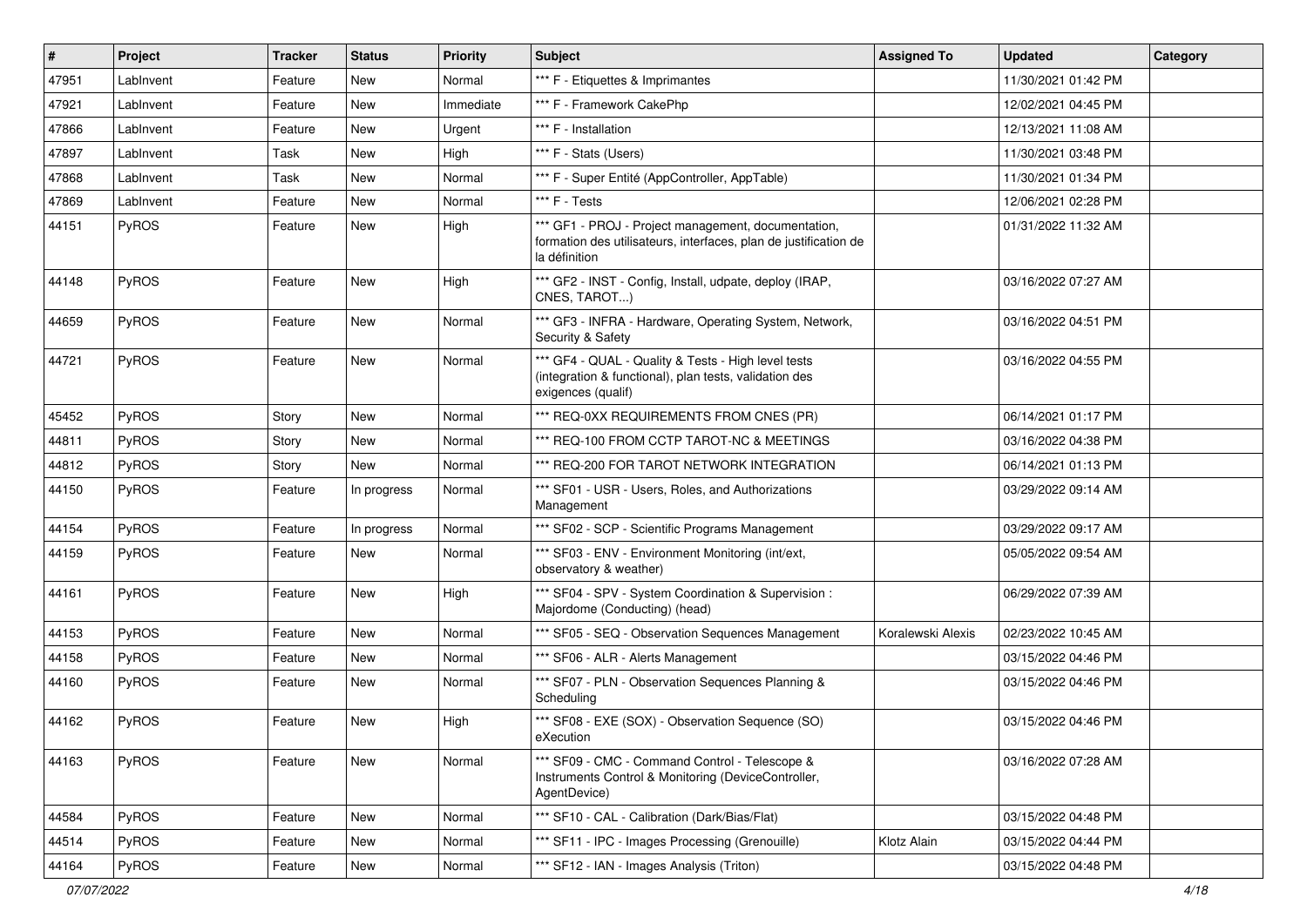| #     | Project          | <b>Tracker</b> | <b>Status</b> | <b>Priority</b> | <b>Subject</b>                                                                                    | <b>Assigned To</b> | <b>Updated</b>      | Category                      |
|-------|------------------|----------------|---------------|-----------------|---------------------------------------------------------------------------------------------------|--------------------|---------------------|-------------------------------|
| 44661 | PyROS            | Feature        | New           | Normal          | *** SF13 - IAF - Images Fetching (quicklook & download)                                           |                    | 03/15/2022 04:49 PM |                               |
| 44172 | PyROS            | Feature        | <b>New</b>    | High            | *** SF14 - OCF - Observatory Unit & Site Configuration                                            |                    | 01/29/2022 01:24 AM |                               |
| 44658 | <b>PyROS</b>     | Feature        | New           | High            | *** SF15 - SST - START&STOP - System Startup (launch),<br>monitoring, and Shutdown                |                    | 06/28/2022 10:06 PM |                               |
| 44165 | PyROS            | Feature        | <b>New</b>    | Normal          | *** SF16 - DSH - General monitoring : Dashboard (website)                                         |                    | 06/29/2022 07:24 AM |                               |
| 45485 | <b>PyROS</b>     | Feature        | New           | High            | **** D0 - GENERAL, ADMINISTRATIVE & TECHNICAL                                                     |                    | 03/16/2022 04:53 PM |                               |
| 45480 | PyROS            | Feature        | New           | High            | **** D1 - System Security & Control                                                               |                    | 06/29/2022 07:39 AM |                               |
| 45481 | <b>PyROS</b>     | Feature        | New           | Normal          | **** D2 - Users & Programs                                                                        |                    | 03/29/2022 09:17 AM |                               |
| 45482 | PyROS            | Feature        | New           | High            | **** D3 - Sequences submission & plannig                                                          |                    | 02/22/2022 03:01 PM |                               |
| 45483 | PyROS            | Feature        | <b>New</b>    | High            | **** D4 - Images production (L0)                                                                  |                    | 03/16/2022 07:28 AM |                               |
| 45484 | <b>PyROS</b>     | Feature        | New           | Normal          | **** D5 - Images management (L1-L2)                                                               |                    | 02/02/2022 02:36 PM |                               |
| 44713 | <b>PyROS</b>     | Story          | New           | Normal          | **** REQ-020 CCTP                                                                                 |                    | 07/01/2021 08:30 AM |                               |
| 44717 | PyROS            | Story          | New           | Normal          | **** REQ-022 TAROT NC                                                                             |                    | 06/14/2021 01:19 PM |                               |
| 44718 | PyROS            | Story          | New           | Normal          | **** REQ-025 AJOUT TNC                                                                            |                    | 06/14/2021 01:19 PM |                               |
| 44715 | PyROS            | Story          | <b>New</b>    | Normal          | **** REQ-065 AJOUT UPGRADE                                                                        |                    | 06/14/2021 01:19 PM |                               |
| 44716 | <b>PyROS</b>     | Story          | New           | Normal          | **** REQ-071 AJOUT OSMOSE                                                                         |                    | 06/14/2021 01:19 PM |                               |
| 5838  | <b>AGATA DAQ</b> | Support        | New           | Normal          | /agatadisks                                                                                       | Aubert Yann        | 01/17/2014 06:07 PM |                               |
| 49213 | PyROS            | Task           | In progress   | Normal          | 1 - (L0) - Récupération et organisation des images L0 (RAW<br>fits)                               | Klotz Alain        | 02/02/2022 02:42 PM |                               |
| 47954 | LabInvent        | Task           | New           | Normal          | 1 - CREATED                                                                                       |                    | 11/30/2021 01:27 PM |                               |
| 49214 | <b>PyROS</b>     | Task           | In progress   | Normal          | 2 - (L1a) - Pré-traitement de chaque image (dans l'ordre)<br>(fits $RAW \Rightarrow$ fits $CAL$ ) | Klotz Alain        | 02/02/2022 02:42 PM |                               |
| 47953 | LabInvent        | Task           | New           | Normal          | 2a - TOBEORDERED (optionnel)                                                                      |                    | 11/30/2021 01:27 PM |                               |
| 47935 | LabInvent        | Task           | New           | Normal          | 2b - VALIDATED                                                                                    |                    | 11/30/2021 01:27 PM |                               |
| 49215 | <b>PyROS</b>     | Task           | In progress   | Normal          | 3 - (L1b) - Reconnaissance du champ (lien entre pixels et<br>coord célestes) (+ json CATA)        | Klotz Alain        | 02/02/2022 02:36 PM |                               |
| 47936 | LabInvent        | Task           | New           | High            | 3-4 - TBO & ARCHIVED                                                                              |                    | 11/30/2021 03:43 PM |                               |
| 49216 | <b>PyROS</b>     | Task           | New           | Normal          | 4 - (L1c) - Combinaison d'images                                                                  | Klotz Alain        | 02/02/2022 02:36 PM |                               |
| 49217 | <b>PyROS</b>     | Task           | <b>New</b>    | Normal          | 5 - (L2) Critères de qualité d'image (+ json QUAL)                                                | Klotz Alain        | 02/02/2022 02:37 PM |                               |
| 11100 | Lavoisier        | <b>Bug</b>     | New           | Normal          | <element-ignore> should not remove the namespace<br/>declaration (xmlns)</element-ignore>         |                    | 10/16/2015 01:48 PM | <b>XML Template</b><br>Engine |
| 47927 | LabInvent        | Task           | New           | High            | A gérer via fichier conf YAML                                                                     |                    | 11/30/2021 03:47 PM |                               |
| 187   | RIsngCons        | Feature        | New           | Low             | Abort limit/delete/ack                                                                            | Puel Mattieu       | 10/07/2009 01:08 PM |                               |
| 47872 | LabInvent        | Task           | New           | High            | Actions & Vues                                                                                    |                    | 11/30/2021 03:42 PM |                               |
| 27576 | Lavoisier        | Feature        | New           | Normal          | add a parameter "priority" on WhenCreatedTrigger                                                  |                    | 02/02/2018 03:18 PM | Engine                        |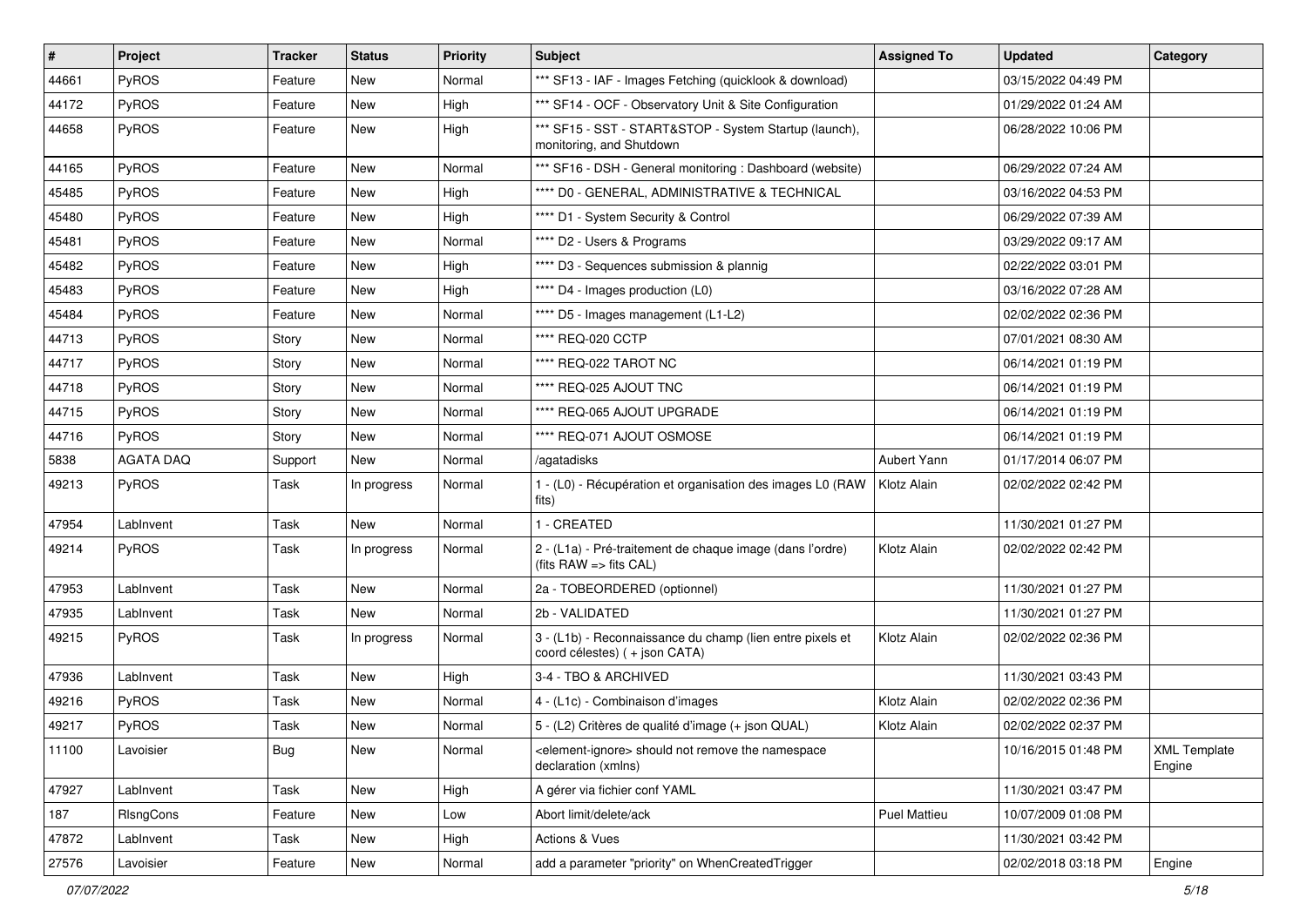| #     | Project                 | Tracker    | <b>Status</b> | <b>Priority</b> | <b>Subject</b>                                                                                 | <b>Assigned To</b>     | <b>Updated</b>      | Category                       |
|-------|-------------------------|------------|---------------|-----------------|------------------------------------------------------------------------------------------------|------------------------|---------------------|--------------------------------|
| 33350 | Lavoisier               | Feature    | New           | Low             | add a XPath function multireplace()                                                            |                        | 05/31/2018 03:49 PM | Engine                         |
| 8258  | Lavoisier               | Feature    | <b>New</b>    | Normal          | add attribute @default to <renderers></renderers>                                              |                        | 10/17/2014 07:07 PM | Engine                         |
| 9606  | Lavoisier               | Feature    | New           | High            | add attribute @encoding to element <connector></connector>                                     |                        | 03/31/2015 06:29 PM | Engine                         |
| 7463  | Lavoisier               | Feature    | New           | Normal          | add attribute tpl:url.                                                                         |                        | 06/17/2014 04:54 PM | <b>HTML Template</b><br>Engine |
| 8099  | LC <sub>2</sub>         | Feature    | New           | High            | Add business rule forbidding empty CRT-DSP configuration<br>(at least 1 manu per CRT DSP)      | Lafage Vincent         | 10/27/2014 07:00 PM |                                |
| 1336  | Pipelet                 | Task       | New           | Low             | Add comments in multiplex                                                                      |                        | 02/24/2011 10:17 AM |                                |
| 9622  | Lavoisier               | Feature    | New           | Normal          | add links to fallback views into view "dependencies"                                           |                        | 04/01/2015 06:19 PM | Console                        |
| 5090  | Lavoisier               | Feature    | <b>New</b>    | Low             | add new adaptor type : <writer></writer>                                                       |                        | 03/24/2014 10:26 AM | Engine                         |
| 9704  | Lavoisier               | Feature    | New           | Normal          | add option --override to lavoisier-upgrade.sh                                                  |                        | 04/15/2015 10:07 AM |                                |
| 30741 | Lavoisier               | Feature    | New           | Low             | add research button on web site                                                                |                        | 04/04/2018 10:53 AM | Doc                            |
| 9607  | Lavoisier               | Feature    | New           | Normal          | Add SAML 2.0 support in Lavoisier                                                              |                        | 04/01/2015 11:32 AM | Adaptors                       |
| 34801 | Lavoisier               | Feature    | New           | Normal          | add support for attribute @if in element view/variable                                         |                        | 07/31/2018 12:57 PM |                                |
| 41294 | Lavoisier               | Feature    | New           | High            | add support for attribute @null in namespace<br>http://software.in2p3.fr/lavoisier/tables.xsd  | Reynaud Sylvain        | 09/25/2020 03:38 PM | Engine                         |
| 37461 | Lavoisier               | Feature    | <b>New</b>    | Normal          | add support for jdk 11                                                                         |                        | 04/25/2019 01:53 PM |                                |
| 1254  | LC <sub>2</sub>         | Feature    | Assigned      | Low             | Add Tooltip for the three LC2 modes                                                            | Lafage Vincent         | 01/17/2011 01:34 PM |                                |
| 5558  | Lavoisier               | Feature    | New           | Low             | add XPath function build xpath()                                                               |                        | 11/29/2013 09:58 AM | Engine                         |
| 7461  | Lavoisier               | Feature    | <b>New</b>    | High            | add XPath function url()                                                                       |                        | 02/17/2015 01:04 PM | Engine                         |
| 8327  | <b>AGATA DAQ</b>        | Support    | Feedback      | Normal          | Adding VAMOS configuration file                                                                | Saillant Frédéric      | 10/24/2014 01:05 PM | GCC                            |
| 7036  | <b>Topology Manager</b> | Feature    | New           | Normal          | Adding window to choose experiment                                                             | Legay Eric             | 04/30/2014 03:12 PM | GUI                            |
| 12963 | <b>PEM</b>              | Bug        | <b>New</b>    | Normal          | add tool crash                                                                                 |                        | 03/24/2016 09:10 AM |                                |
| 48278 | <b>PyROS</b>            | Task       | New           | High            | AGENT général (dont dépendent tous les agents et<br>AgentDevices)                              |                        | 06/29/2022 07:37 AM |                                |
| 51506 | PyROS                   | Task       | In progress   | Normal          | Agent MAJORDOME (superviseur)                                                                  | Koralewski Alexis      | 06/29/2022 07:39 AM | Evolution                      |
| 51508 | PyROS                   | Task       | <b>New</b>    | Normal          | AgentMajordome (based on Agent)                                                                | Koralewski Alexis      | 06/29/2022 07:31 AM |                                |
| 49150 | PyROS                   | Task       | New           | High            | Ajout du script PYROS wrapper sur pyros.py pour gérer<br>proprement tous les contextes d'appel | <b>Pallier Etienne</b> | 01/31/2022 11:36 AM | Evolution                      |
| 44367 | PyROS                   | Task       | In progress   | Normal          | Ajouter membres dans gitlab (IRAP + CNES?)                                                     | Pallier Etienne        | 05/06/2021 06:13 PM |                                |
| 47966 | LabInvent               | Task       | New           | Normal          | Ajouter test Commande (avec devis joint)                                                       |                        | 11/30/2021 04:17 PM |                                |
| 45037 | PyROS                   | Task       | In progress   | Normal          | Algo description                                                                               | Klotz Alain            | 05/06/2021 02:59 PM |                                |
| 47945 | LabInvent               | Task       | New           | Normal          | ALL                                                                                            |                        | 11/30/2021 12:23 PM |                                |
| 714   | TReqS                   | <b>Bug</b> | New           | High            | Annuler un staging en cours                                                                    |                        | 03/24/2015 04:34 PM |                                |
| 5765  | AGATA DAQ               | Bug        | New           | Normal          | Anode01                                                                                        |                        | 01/08/2014 02:44 PM |                                |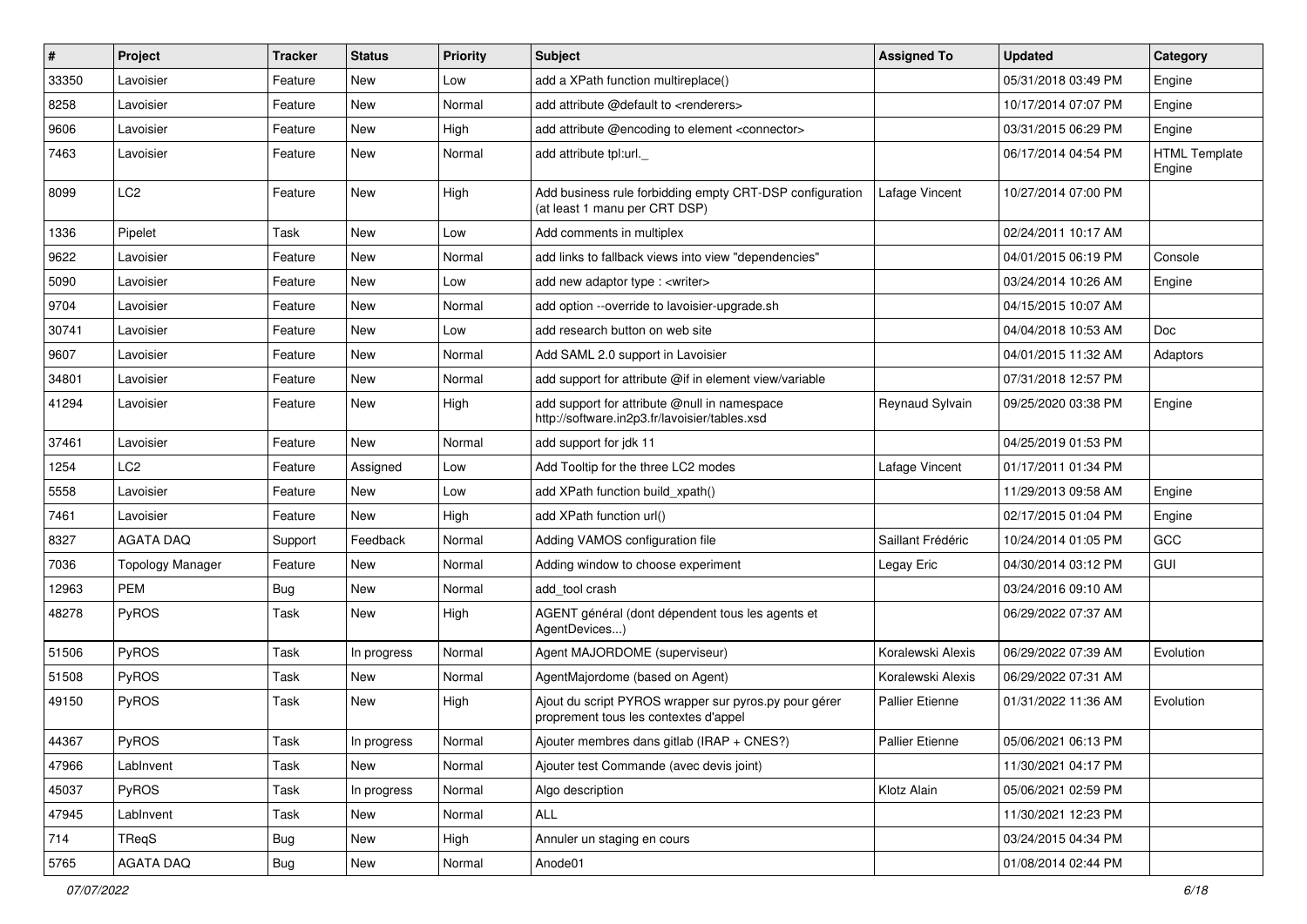| $\sharp$ | Project                              | <b>Tracker</b> | <b>Status</b> | <b>Priority</b> | <b>Subject</b>                                                                     | <b>Assigned To</b>     | <b>Updated</b>      | Category                |
|----------|--------------------------------------|----------------|---------------|-----------------|------------------------------------------------------------------------------------|------------------------|---------------------|-------------------------|
| 49541    | PyROS                                | Task           | New           | Normal          | API REST (website scripting via pyros_api.py script)                               | Koralewski Alexis      | 06/29/2022 07:26 AM |                         |
| 31       | Oval                                 | Feature        | <b>New</b>    | Normal          | Apply a command to a subdirectory subset?                                          | <b>Chamont David</b>   | 02/16/2009 07:14 PM | Run command             |
| 49155    | PyROS                                | Task           | New           | Normal          | Architecture décentralisée en plusieurs noeuds<br>(communication via BD)           |                        | 01/31/2022 12:09 PM |                         |
| 47375    | PyROS                                | Task           | <b>New</b>    | Normal          | Association quota SP                                                               |                        | 10/11/2021 10:37 AM |                         |
| 44866    | PyROS                                | Task           | In progress   | High            | Associer chaque FEATURE à 1(N) CLASSE/AGENT pyros<br>(implémentation)              | <b>Pallier Etienne</b> | 07/16/2021 09:13 AM |                         |
| 48290    | PyROS                                | Task           | <b>New</b>    | Normal          | Auto mode                                                                          |                        | 12/14/2021 12:35 PM |                         |
| 172      | Oval                                 | Bug            | <b>New</b>    | Urgent          | Automatic variables                                                                | <b>Chamont David</b>   | 10/02/2009 02:24 PM | Run command             |
| 37       | Oval                                 | Feature        | <b>New</b>    | Low             | Automatically select the shell flavor                                              | <b>Chamont David</b>   | 02/16/2009 07:44 PM | Implementation          |
| 47871    | LabInvent                            | Task           | <b>New</b>    | Normal          | Autorisations                                                                      |                        | 11/30/2021 01:29 PM |                         |
| 47878    | LabInvent                            | Task           | New           | High            | Autres                                                                             |                        | 11/30/2021 03:44 PM |                         |
| 44393    | PyROS                                | Task           | <b>New</b>    | Normal          | Back Office (Administration) - Site django admin                                   | Koralewski Alexis      | 02/02/2022 12:07 PM |                         |
| 49889    | PyROS                                | Task           | <b>New</b>    | Normal          | Backup                                                                             |                        | 03/16/2022 04:49 PM |                         |
| 11059    | <b>CLASS</b>                         | <b>Bug</b>     | <b>New</b>    | Normal          | Bad packaging of 4.1.0.tar.gaz                                                     |                        | 10/09/2015 06:31 AM |                         |
| 852      | <b>ENX</b>                           | Feature        | New           | Low             | Better handling of exception in empty skeleton                                     | Legay Eric             | 01/30/2013 03:58 PM | <b>Driver Generator</b> |
| 13260    | C3F2                                 | <b>Bug</b>     | Assigned      | Normal          | Better protection from code injection with PQescape                                | Lafage Vincent         | 05/02/2016 09:56 AM |                         |
| 1258     | LC <sub>2</sub>                      | Support        | Assigned      | Low             | Better report of mute FRT                                                          | Lafage Vincent         | 09/18/2012 06:15 PM |                         |
| 4870     | Lavoisier                            | Feature        | New           | Low             | BinarySerializer                                                                   |                        | 03/24/2014 10:26 AM | Adaptors                |
| 5759     | Electronic Control and<br>Monitoring | <b>Bug</b>     | Feedback      | Normal          | bug checknarvalnodes 1                                                             | Ralet Damian           | 01/17/2014 10:54 AM |                         |
| 1566     | Pipelet                              | <b>Bug</b>     | <b>New</b>    | Low             | Bug daemon cherrypy on Macintosh                                                   |                        | 05/10/2011 12:14 PM |                         |
| 48005    | LabInvent                            | Task           | <b>New</b>    | Normal          | <b>Bugfix toutes les Deprecated Errors</b>                                         |                        | 12/06/2021 02:37 PM |                         |
| 5751     | Electronic Control and<br>Monitoring | Feature        | New           | Low             | buildcfg with some error message                                                   |                        | 01/06/2014 05:43 PM |                         |
| 47445    | PyROS                                | Task           | <b>New</b>    | Normal          | CAHIER DE RECETTE (NC)                                                             |                        | 10/11/2021 11:31 AM |                         |
| 5202     | RENOIR chat                          | Task           | <b>New</b>    | Low             | Calibrating with style: Gaia self-calibration                                      | Zoubian Julien         | 10/03/2013 04:57 AM |                         |
| 45049    | PyROS                                | Task           | New           | Normal          | <b>CAMERA FLI</b>                                                                  |                        | 07/16/2021 09:34 AM |                         |
| 47960    | LabInvent                            | Task           | New           | Immediate       | <b>CHAMPS</b>                                                                      |                        | 01/19/2022 03:51 PM |                         |
| 47906    | LabInvent                            | Task           | New           | Urgent          | Champs virtuels                                                                    |                        | 11/30/2021 03:50 PM |                         |
| 9512     | <b>TReqS</b>                         | Task           | <b>New</b>    | Normal          | Change 'jtreqs' keyword to 'treqs'                                                 | Chambon Bernard        | 03/24/2015 05:50 PM |                         |
| 11915    | Lavoisier                            | Feature        | New           | Normal          | change the parameters of plugin ChartRenderer                                      |                        | 02/05/2016 12:25 PM | Adaptors                |
| 5238     | <b>SIMGRID</b>                       | Task           | Assigned      | Normal          | Change type parameter for storage_get_size functions                               | Veyre Pierre           | 10/04/2013 10:03 AM |                         |
| 44915    | PyROS                                | Task           | New           | Normal          | Changer le mode du système : passer en mode manuel<br>(maintenance) ou automatique |                        | 06/28/2022 09:57 PM |                         |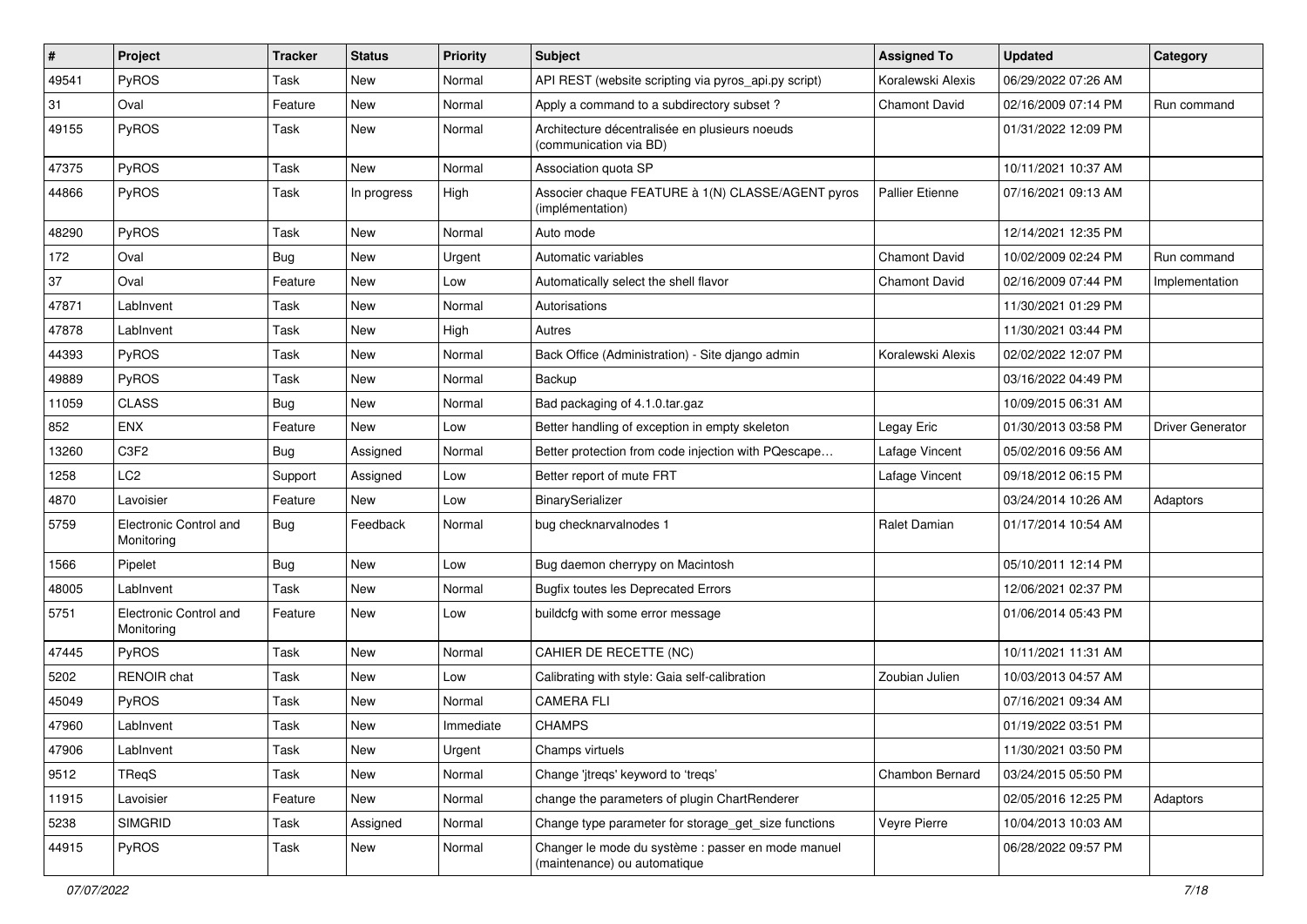| $\vert$ # | Project                 | <b>Tracker</b> | <b>Status</b> | <b>Priority</b> | <b>Subject</b>                                                                                       | <b>Assigned To</b>     | <b>Updated</b>      | Category         |
|-----------|-------------------------|----------------|---------------|-----------------|------------------------------------------------------------------------------------------------------|------------------------|---------------------|------------------|
| 47889     | LabInvent               | Task           | <b>New</b>    | Normal          | Changer statut - setStatusTo*()                                                                      |                        | 11/30/2021 01:19 PM |                  |
| 6748      | <b>CLASS</b>            | Feature        | <b>New</b>    | Normal          | Charger un parc présimulé à partir du .root                                                          |                        | 04/03/2014 11:36 AM |                  |
| 9317      | TReqS                   | Bug            | In progress   | Normal          | Check scalability                                                                                    | Chambon Bernard        | 07/09/2015 03:31 PM |                  |
| 49162     | <b>PyROS</b>            | Task           | New           | Normal          | Check sequence validity                                                                              | Klotz Alain            | 02/03/2022 10:23 AM |                  |
| 9316      | TReaS                   | Bug            | In progress   | Normal          | Check stability                                                                                      | Chambon Bernard        | 07/09/2015 03:31 PM |                  |
| 49224     | <b>PyROS</b>            | Task           | <b>New</b>    | Normal          | Choisir le bias, le flat, et le dark (en fn des metadata)                                            | Klotz Alain            | 02/02/2022 02:19 PM |                  |
| 10786     | <b>CLASS</b>            | <b>Bug</b>     | New           | Normal          | CLASS Stopped by a "KILL" signal                                                                     |                        | 08/31/2015 07:00 PM |                  |
| 9916      | <b>CLASS</b>            | <b>Bug</b>     | Feedback      | Urgent          | CLASS compilation fails with gcc5 (5.1.0)                                                            |                        | 06/30/2015 11:55 PM |                  |
| 48271     | PyROS                   | Task           | <b>New</b>    | High            | CLASSIC installation (with venv)                                                                     |                        | 03/16/2022 07:27 AM |                  |
| 47946     | LabInvent               | Task           | <b>New</b>    | Normal          | classic only                                                                                         |                        | 12/03/2021 09:50 AM |                  |
| 44369     | PyROS                   | Task           | In progress   | Normal          | clean gdoc technique                                                                                 | <b>Pallier Etienne</b> | 06/09/2021 01:09 PM |                  |
| 5572      | <b>ENX</b>              | Support        | New           | Low             | Cleaning autorconf                                                                                   | Legay Eric             | 11/25/2013 03:23 PM | Driver Generator |
| 5431      | <b>ENX</b>              | Support        | New           | Low             | Cleaning compilation chain                                                                           | Legay Eric             | 10/29/2013 10:18 AM | <b>ENX Core</b>  |
| 7044      | <b>Topology Manager</b> | Task           | Feedback      | Normal          | Cleaning mysql stuff                                                                                 | Legay Eric             | 05/06/2014 11:27 AM |                  |
| 5462      | <b>DCOD</b>             | Bug            | Feedback      | Low             | Cleaning tags                                                                                        | <b>Grave Xavier</b>    | 01/25/2018 09:25 AM |                  |
| 9550      | TReqS                   | Task           | <b>New</b>    | Normal          | client.pl distribution                                                                               | Chambon Bernard        | 03/27/2015 10:22 AM |                  |
| 47890     | LabInvent               | Task           | New           | High            | Commander (demande achat)                                                                            |                        | 01/19/2022 03:48 PM |                  |
| 26        | Oval                    | Bug            | <b>New</b>    | Low             | Commands options not well propagated, when declared<br>within an OvalFile                            | <b>Chamont David</b>   | 02/16/2009 06:50 PM | Implementation   |
| 520       | TRegS                   | Feature        | New           | Normal          | Communication entre Serveur et Client sans Base de<br>données                                        |                        | 03/24/2015 04:37 PM |                  |
| 7644      | Topology Manager        | <b>Bug</b>     | Suspended     | Urgent          | Compilation problem im main branch feature-gui                                                       | Legay Eric             | 07/04/2014 02:27 PM | Core TM          |
| 44906     | <b>PyROS</b>            | Task           | New           | Normal          | Compute and save Observing conditions                                                                |                        | 12/15/2021 07:35 AM |                  |
| 44904     | <b>PyROS</b>            | Task           | New           | Normal          | Compute, save, and provide higher level (useful) parameters<br>and synthesis from multiple detectors |                        | 12/15/2021 07:34 AM |                  |
| 49870     | <b>PyROS</b>            | Task           | New           | Normal          | Config générale : logo, pagination, couleurs, options<br>générales, options par feature,             |                        | 03/15/2022 11:11 PM |                  |
| 49871     | <b>PyROS</b>            | Task           | <b>New</b>    | Normal          | Config par défaut (à définir)                                                                        |                        | 03/15/2022 11:11 PM |                  |
| 45003     | <b>PyROS</b>            | Task           | <b>New</b>    | Normal          | Config Read & View                                                                                   | Koralewski Alexis      | 08/09/2021 10:43 AM |                  |
| 7037      | <b>Topology Manager</b> | Feature        | <b>New</b>    | Normal          | Configuration file for TM                                                                            |                        | 04/30/2014 03:11 PM |                  |
| 49210     | PyROS                   | Task           | New           | Normal          | <b>CONFIGURATION GENERALE</b>                                                                        |                        | 03/15/2022 11:11 PM |                  |
| 5448      | <b>ENX</b>              | <b>Bug</b>     | New           | Normal          | configure enx                                                                                        |                        | 10/30/2013 10:31 AM | <b>ENX Core</b>  |
| 938       | SphereLib               | <b>Bug</b>     | <b>New</b>    | Low             | Construction icosahedron                                                                             |                        | 09/29/2010 11:32 AM |                  |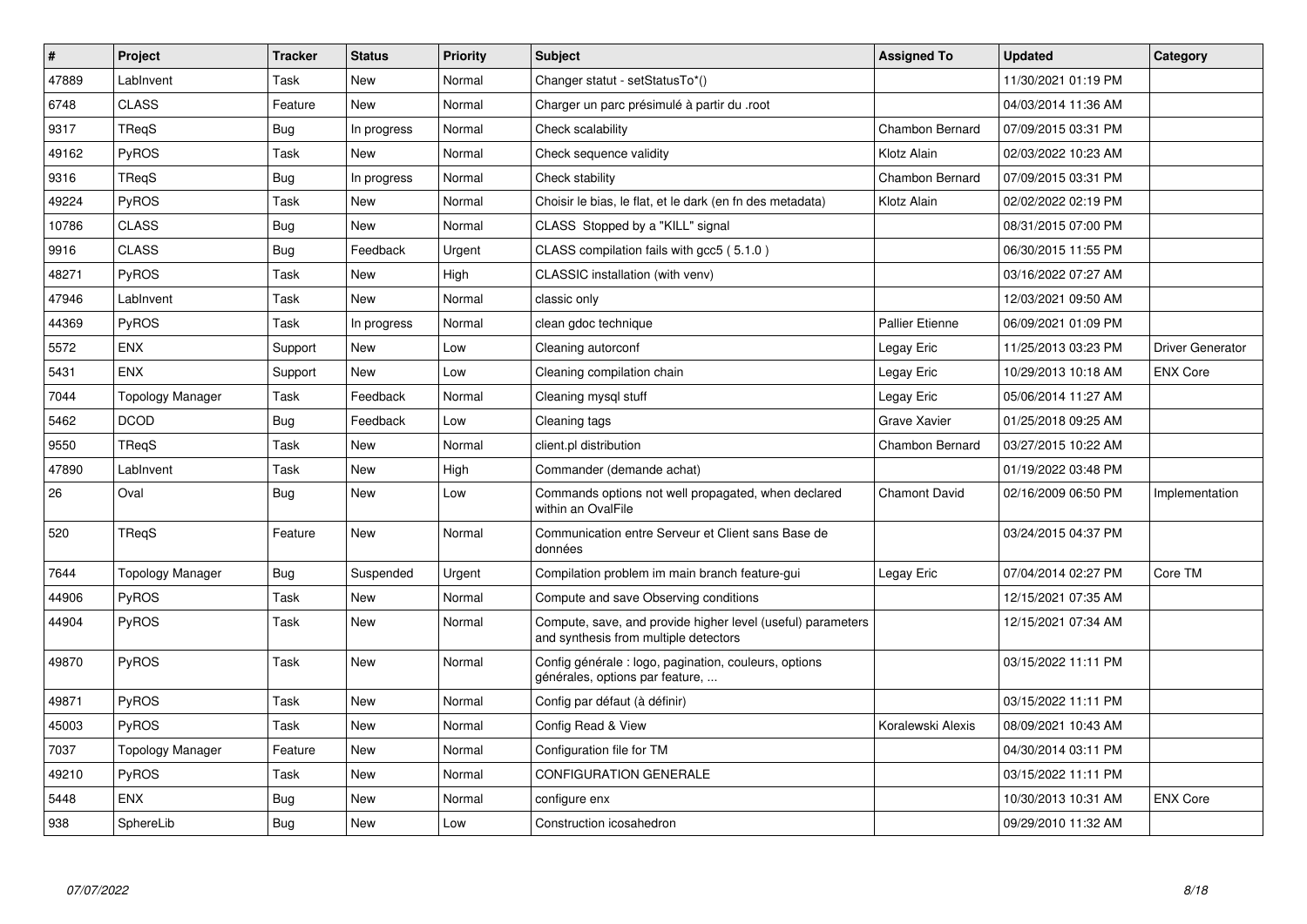| $\vert$ # | <b>Project</b>      | <b>Tracker</b> | <b>Status</b> | <b>Priority</b> | <b>Subject</b>                                                                                                     | <b>Assigned To</b>     | <b>Updated</b>      | Category |
|-----------|---------------------|----------------|---------------|-----------------|--------------------------------------------------------------------------------------------------------------------|------------------------|---------------------|----------|
| 44355     | PyROS               | Task           | <b>New</b>    | Normal          | Construire une nouvelle grammaire générique de<br>commandes, basée sur INDI (pyros doit parler INDI par<br>défaut) |                        | 03/25/2021 05:37 PM |          |
| 9883      | <b>CLASS</b>        | Bug            | <b>New</b>    | High            | Copy past from user manual                                                                                         |                        | 05/18/2015 10:26 PM |          |
| 49225     | PyROS               | Task           | In progress   | Normal          | Correction de l'image par le dark (+ bias)                                                                         | Klotz Alain            | 02/02/2022 02:56 PM |          |
| 49226     | PyROS               | Task           | In progress   | Normal          | Correction de l'image par le flat                                                                                  | Klotz Alain            | 02/02/2022 02:56 PM |          |
| 49228     | <b>PyROS</b>        | Task           | In progress   | Normal          | Correction de l'orientation de l'image (est à gauche, nord en<br>haut)                                             | Klotz Alain            | 02/02/2022 02:56 PM |          |
| 49227     | PyROS               | Task           | <b>New</b>    | Normal          | Corrections cosmétiques (de pixels)                                                                                | Klotz Alain            | 02/02/2022 02:19 PM |          |
| 44932     | <b>PyROS</b>        | Task           | <b>New</b>    | Normal          | CREATE a Sequence (must be attached to a valid SP)                                                                 |                        | 02/23/2022 12:02 PM |          |
| 5442      | Lavoisier           | Feature        | <b>New</b>    | Low             | create a view 'stoppoint'                                                                                          | Lequeux Olivier        | 10/29/2013 05:02 PM | Console  |
| 45294     | PyROS               | Task           | New           | Normal          | Create BIAS files (acquisition)                                                                                    |                        | 05/27/2021 11:22 AM |          |
| 45295     | PyROS               | Task           | <b>New</b>    | Normal          | Create DARK files (acquisition)                                                                                    |                        | 05/27/2021 11:22 AM |          |
| 45293     | PyROS               | Task           | <b>New</b>    | Normal          | Create FLAT files (acquisition)                                                                                    |                        | 05/27/2021 11:21 AM |          |
| 5590      | <b>SIMGRID</b>      | Support        | Assigned      | Normal          | Create msg_storage_management group in DOXYGEN ?!                                                                  | <b>Veyre Pierre</b>    | 11/29/2013 10:20 AM |          |
| 44891     | <b>PyROS</b>        | Task           | New           | Normal          | Create/Update                                                                                                      |                        | 09/14/2021 11:48 AM |          |
| 47911     | LabInvent           | Task           | <b>New</b>    | Normal          | Create/Update (add edit generic)                                                                                   |                        | 11/30/2021 11:04 AM |          |
| 47879     | LabInvent           | Task           | <b>New</b>    | High            | Create/Update - add edit                                                                                           |                        | 11/30/2021 03:42 PM |          |
| 49250     | PyROS               | Task           | <b>New</b>    | Normal          | <b>CREATE/UPDATE Sequence</b>                                                                                      |                        | 02/23/2022 12:02 PM |          |
| 432       | Smurf               | Bug            | <b>New</b>    | High            | creation de fichiers vides                                                                                         |                        | 04/23/2021 11:44 AM |          |
| 3039      | <b>APCScheduler</b> | Feature        | <b>New</b>    | Normal          | création de tarball sans exécutable                                                                                |                        | 07/31/2012 06:11 PM |          |
| 47876     | LabInvent           | Task           | <b>New</b>    | High            | CRUD                                                                                                               |                        | 11/30/2021 03:42 PM |          |
| 45005     | PyROS               | Task           | In progress   | Normal          | CRUD - (R)EAD config                                                                                               | Koralewski Alexis      | 01/29/2022 01:24 AM |          |
| 45044     | <b>PyROS</b>        | Task           | In progress   | Normal          | CRUD des autres entités (Institutes, Time Periods, Scientific<br>Theme)                                            | Koralewski Alexis      | 10/11/2021 10:01 AM |          |
| 47368     | PyROS               | Task           | In progress   | Normal          | <b>CRUD Scientific Theme</b>                                                                                       | Koralewski Alexis      | 10/11/2021 10:01 AM |          |
| 45555     | <b>PyROS</b>        | Task           | In progress   | Normal          | <b>CRUD Time Periods</b>                                                                                           | Koralewski Alexis      | 09/07/2021 08:58 AM |          |
| 47950     | LabInvent           | Task           | <b>New</b>    | Normal          | DB complète à mettre à jour                                                                                        |                        | 11/30/2021 12:26 PM |          |
| 4932      | <b>DCOD</b>         | Task           | <b>New</b>    | Low             | DCOD testing                                                                                                       | Grave Xavier           | 08/26/2013 03:35 PM |          |
| 45748     | PyROS               | Task           | <b>New</b>    | Normal          | Définir Accesseurs (getX())                                                                                        |                        | 01/29/2022 01:21 AM |          |
| 45017     | <b>PyROS</b>        | Task           | In progress   | High            | Définir config pour GUITALENS (observatoire avec plusieurs<br>UNIT)                                                | Klotz Alain            | 10/12/2021 08:52 AM |          |
| 45018     | PyROS               | Task           | <b>New</b>    | High            | Définir config pour TNC (4 channels Cam)                                                                           | Klotz Alain            | 10/12/2021 08:52 AM |          |
| 44344     | <b>PyROS</b>        | Task           | In progress   | High            | Définir un style de codage (source et test)                                                                        | <b>Pallier Etienne</b> | 05/06/2021 03:38 PM |          |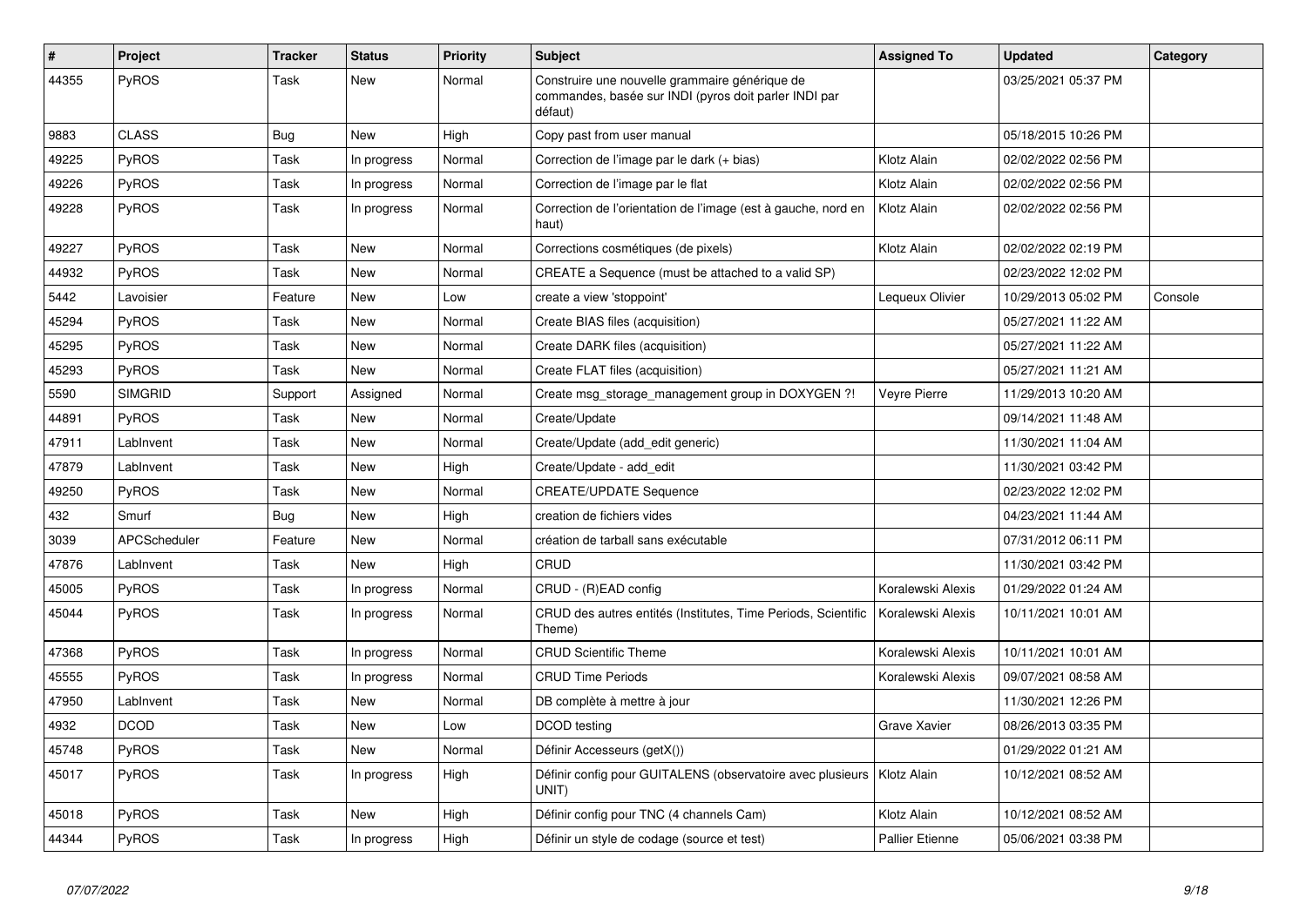| #     | Project                           | <b>Tracker</b> | <b>Status</b> | <b>Priority</b> | <b>Subject</b>                                                                     | <b>Assigned To</b>                 | <b>Updated</b>      | Category                      |
|-------|-----------------------------------|----------------|---------------|-----------------|------------------------------------------------------------------------------------|------------------------------------|---------------------|-------------------------------|
| 11452 | LSTCam low-level data<br>analysis | Task           | New           | High            | Definition of LST mini-camera tests                                                | Nakajima Daisuke                   | 05/31/2018 04:54 PM |                               |
| 48250 | PyROS                             | Task           | In progress   | Normal          | <b>DELETE</b>                                                                      | Koralewski Alexis                  | 02/21/2022 03:38 PM |                               |
| 47958 | LabInvent                         | Task           | New           | Normal          | delete (generic)                                                                   |                                    | 11/30/2021 12:47 PM |                               |
| 47882 | LabInvent                         | Task           | <b>New</b>    | High            | Delete - delete                                                                    |                                    | 11/30/2021 03:42 PM |                               |
| 22    | Oval                              | <b>Bug</b>     | <b>New</b>    | Low             | Deliver messages when ISA fails                                                    | <b>Chamont David</b>               | 02/16/2009 06:22 PM | Implementation                |
| 44921 | PyROS                             | Task           | New           | Normal          | Démarrage de la production des fichiers de calibration (fin<br>de nuit)            |                                    | 04/30/2021 12:43 PM |                               |
| 44920 | PyROS                             | Task           | <b>New</b>    | Normal          | Démarrage ou fin des observations (début/fin de nuit)                              |                                    | 06/29/2022 07:38 AM |                               |
| 45043 | PyROS                             | Task           | <b>New</b>    | High            | Démo IRAP (install classique ?) + retrouver ancienne<br>utilisation de PlcConfig   | <b>Pallier Etienne</b>             | 12/14/2021 12:00 PM |                               |
| 10294 | TReqS                             | Task           | New           | Normal          | Deploy tregs on test instance (ccsvli10) for test by PEB                           | <b>Brinette</b><br>Pierre-Emmanuel | 07/15/2015 10:24 AM | Tests and<br>feebacks         |
| 516   | TReqS                             | Feature        | <b>New</b>    | Normal          | Désactiver des queues                                                              |                                    | 03/24/2015 04:24 PM |                               |
| 45337 | PyROS                             | Task           | In progress   | Normal          | Description du Site (horizon + home)                                               | Klotz Alain                        | 10/11/2021 10:42 AM |                               |
| 49218 | PyROS                             | Task           | In progress   | Normal          | Détection des nouvelles images produites (système<br>asynchrone sur l'acquisition) | Klotz Alain                        | 02/02/2022 02:38 PM |                               |
| 6687  | Lavoisier                         | Feature        | <b>New</b>    | Low             | develop a CronTrigger                                                              |                                    | 03/27/2014 04:36 PM | Adaptors                      |
| 6360  | Lavoisier                         | Feature        | New           | Low             | develop a EntriesProcessor (or a EntriesRenderer)                                  |                                    | 03/05/2014 03:22 PM | Adaptors                      |
| 9559  | Lavoisier                         | Feature        | New           | Normal          | develop a TextRenderer plugin                                                      |                                    | 03/30/2015 10:15 AM | Adaptors                      |
| 8817  | Lavoisier                         | Feature        | <b>New</b>    | Normal          | develop a XML template optimizer                                                   |                                    | 12/19/2014 05:10 PM | <b>XML Template</b><br>Engine |
| 7649  | Lavoisier                         | Feature        | <b>New</b>    | Normal          | develop a XMLTemplateProcessor plugin                                              |                                    | 07/04/2014 05:52 PM | Adaptors                      |
| 8260  | Lavoisier                         | Feature        | New           | Normal          | develop plugin ElementProcessor                                                    |                                    | 10/17/2014 07:10 PM | Adaptors                      |
| 9325  | TReaS                             | Task           | In progress   | Normal          | Develop test code related to stability                                             | Chambon Bernard                    | 04/30/2015 11:02 AM |                               |
| 47390 | PyROS                             | Task           | <b>New</b>    | Normal          | Device Agent (AgentDevice) (de type Agent)                                         |                                    | 12/14/2021 12:32 PM |                               |
| 47392 | PyROS                             | Task           | New           | Normal          | Device Commands Grammar (Generic & Native)                                         |                                    | 12/14/2021 12:32 PM |                               |
| 47393 | PyROS                             | Task           | New           | Normal          | Device Config file (cf F14)                                                        |                                    | 12/14/2021 12:33 PM |                               |
| 47389 | PyROS                             | Task           | New           | Normal          | Device Controller (DeviceController)                                               |                                    | 12/14/2021 12:29 PM |                               |
| 47391 | PyROS                             | Task           | New           | Normal          | Device Simulator (DeviceSimulator)                                                 |                                    | 12/14/2021 12:32 PM |                               |
| 3992  | Pipelet                           | Feature        | <b>New</b>    | Low             | directory in data with specific color                                              |                                    | 02/20/2013 05:19 PM |                               |
| 10311 | TReqS                             | <b>Bug</b>     | Suspended     | Normal          | Dispatcher create a new queue once the 1st one is activated                        | Chambon Bernard                    | 07/09/2015 03:25 PM |                               |
| 5726  | Topology Manager                  | Feature        | New           | Normal          | Display                                                                            |                                    | 01/06/2014 09:21 AM |                               |
| 37910 | Lavoisier                         | Feature        | New           | High            | do not log AdaptorException when they are already sent to<br>the user              |                                    | 07/25/2019 09:41 AM |                               |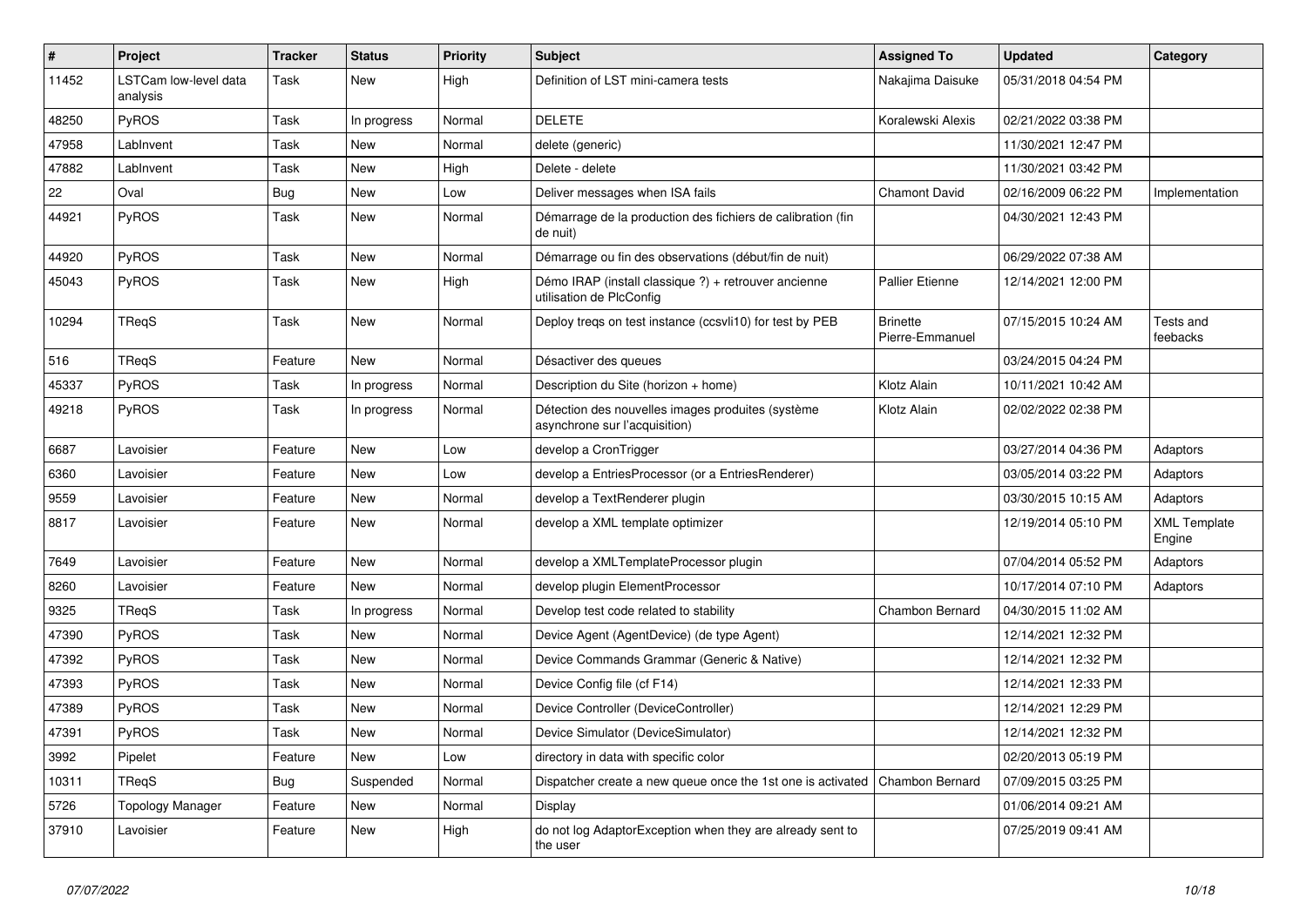| #     | Project                 | <b>Tracker</b> | <b>Status</b> | <b>Priority</b> | <b>Subject</b>                                                                                                         | <b>Assigned To</b>     | <b>Updated</b>      | Category                 |
|-------|-------------------------|----------------|---------------|-----------------|------------------------------------------------------------------------------------------------------------------------|------------------------|---------------------|--------------------------|
| 44343 | PyROS                   | Task           | In progress   | High            | DOC TECHNIQUE (API) - Mettre en place une doc<br>technique générée automatiquement à partir du code source<br>(Sphinx) | <b>Pallier Etienne</b> | 03/04/2022 11:57 AM |                          |
| 44170 | PyROS                   | <b>Task</b>    | In progress   | High            | <b>DOCKER</b> installation                                                                                             | Koralewski Alexis      | 06/28/2022 10:11 PM |                          |
| 47947 | LabInvent               | <b>Task</b>    | <b>New</b>    | High            | docker only                                                                                                            |                        | 12/13/2021 11:07 AM |                          |
| 660   | <b>ENX</b>              | Support        | <b>New</b>    | High            | Documentation                                                                                                          | Legay Eric             | 05/27/2010 10:55 AM | Documentation            |
| 49546 | PyROS                   | Task           | In progress   | Normal          | Documentation (pyros_api)                                                                                              | Koralewski Alexis      | 02/24/2022 02:33 PM |                          |
| 5710  | <b>ENX</b>              | Support        | Assigned      | Low             | Documentation - Named function                                                                                         | Dosme Nicolas          | 02/25/2014 04:58 PM |                          |
| 45781 | PyROS                   | Task           | In progress   | Normal          | Documentation et Présentations pour les PA et PK CNES                                                                  |                        | 01/31/2022 11:32 AM |                          |
| 3954  | Pipelet                 | Task           | <b>New</b>    | Low             | Documentation: Environment cheat sheet                                                                                 |                        | 02/13/2013 11:00 AM |                          |
| 47441 | PyROS                   | Task           | <b>New</b>    | Normal          | DOSSIER DE DÉFINITION                                                                                                  |                        | 10/11/2021 11:32 AM |                          |
| 47446 | PyROS                   | Task           | New           | Normal          | <b>DOSSIER SSI</b>                                                                                                     |                        | 10/11/2021 11:32 AM |                          |
| 23257 | operations-portal-users | <b>Bug</b>     | <b>New</b>    | Normal          | Downtime notification admin page                                                                                       |                        | 10/25/2017 03:57 PM | Downtime<br>Notification |
| 425   | TRegS                   | Feature        | <b>New</b>    | Low             | Durée de vie des métadata                                                                                              |                        | 03/24/2015 04:30 PM |                          |
| 7655  | <b>AGATA DAQ</b>        | <b>Bug</b>     | New           | Normal          | E-log                                                                                                                  |                        | 07/08/2014 09:46 AM |                          |
| 10273 | <b>PEM</b>              | Feature        | New           | Normal          | Easier configuration process                                                                                           |                        | 07/01/2015 11:11 AM |                          |
| 47952 | LabInvent               | Task           | <b>New</b>    | High            | Ecran d'accueil à restructurer                                                                                         |                        | 11/30/2021 03:43 PM |                          |
| 423   | TReqS                   | Feature        | New           | High            | Écrire une toolbox pour administration                                                                                 |                        | 03/24/2015 04:40 PM |                          |
| 5799  | <b>AGATA DAQ</b>        | Feature        | <b>New</b>    | High            | ELOG not available from GSI guest network                                                                              | Aubert Yann            | 01/15/2014 05:54 PM |                          |
| 5525  | Lavoisier               | Feature        | Assigned      | Low             | enable configuring trust-store with a directory                                                                        | Schwarz Lionel         | 11/19/2013 03:16 PM | Service                  |
| 6325  | Lavoisier               | Feature        | New           | Low             | enable limiting the maximum output size                                                                                |                        | 03/24/2014 10:40 AM | Engine                   |
| 9086  | Lavoisier               | Feature        | <b>New</b>    | High            | enable refreshing all notifiable caches with one single click                                                          |                        | 02/09/2015 12:37 PM | Console                  |
| 2431  | LC2                     | Feature        | Assigned      | Normal          | Enforce stricter checks on startup precondition                                                                        | Lafage Vincent         | 02/03/2012 09:54 PM |                          |
| 5377  | <b>CLASS</b>            | Feature        | New           | Low             | enrichment factory                                                                                                     |                        | 10/21/2013 03:15 PM |                          |
| 44986 | PyROS                   | Task           | New           | Normal          | ENTITIES (& properties) to be defined                                                                                  |                        | 05/04/2021 12:25 PM |                          |
| 44968 | PyROS                   | Task           | <b>New</b>    | Normal          | ENTITIES (& properties) to be defined                                                                                  |                        | 05/03/2021 11:38 AM |                          |
| 48289 | PyROS                   | Task           | <b>New</b>    | Normal          | Entity (AgentDevice class)                                                                                             |                        | 12/14/2021 12:32 PM |                          |
| 48288 | PyROS                   | Task           | New           | Normal          | Entity (DeviceController class)                                                                                        |                        | 12/14/2021 12:31 PM |                          |
| 10314 | PEM                     | <b>Bug</b>     | New           | High            | Environment compliant with CLI                                                                                         |                        | 07/07/2015 09:57 AM |                          |
| 5592  | <b>DCOD</b>             | Bug            | New           | Low             | environment test missing in ./configure                                                                                |                        | 11/29/2013 11:19 AM |                          |
| 5144  | ENX                     | <b>Bug</b>     | Feedback      | Low             | $ENX + P42$ regression                                                                                                 | Legay Eric             | 10/02/2013 11:09 AM | <b>ENX Core</b>          |
| 8669  | <b>DCOD</b>             | <b>Bug</b>     | New           | Normal          | error during compilation                                                                                               |                        | 12/05/2014 06:19 PM |                          |
| 10313 | PEM                     | <b>Bug</b>     | New           | Normal          | Error message to change !                                                                                              |                        | 07/07/2015 09:51 AM |                          |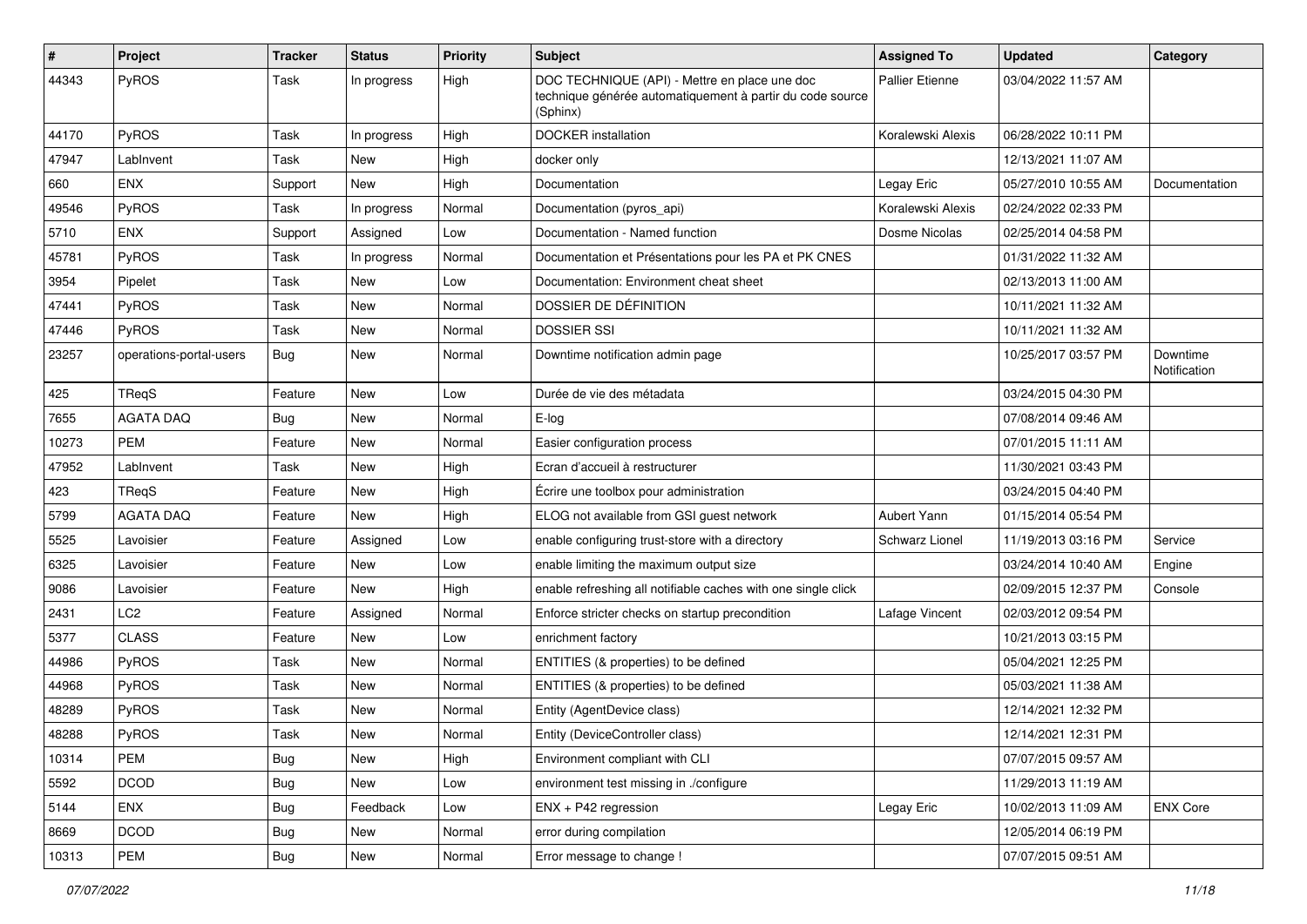| $\vert$ # | Project       | Tracker    | <b>Status</b> | <b>Priority</b> | <b>Subject</b>                                   | <b>Assigned To</b>     | <b>Updated</b>      | Category       |
|-----------|---------------|------------|---------------|-----------------|--------------------------------------------------|------------------------|---------------------|----------------|
| 9799      | Lavoisier     | Feature    | New           | Normal          | esxl function missing : add-duration             |                        | 04/30/2015 11:00 AM |                |
| 416       | <b>TRegS</b>  | Feature    | In progress   | Normal          | État drainé pour TReqS                           |                        | 03/24/2015 04:04 PM |                |
| 4871      | Lavoisier     | Feature    | New           | Low             | ExcelSerializer                                  |                        | 03/24/2014 10:26 AM | Adaptors       |
| 45799     | PyROS         | Task       | New           | Normal          | Execute TESTS on commit/push (new script PUSH)   | <b>Pallier Etienne</b> | 07/19/2021 08:54 AM |                |
| 44999     | <b>PyROS</b>  | Task       | New           | Normal          | Execution                                        |                        | 12/14/2021 12:35 PM |                |
| 44991     | PyROS         | Task       | New           | Normal          | Execution                                        |                        | 05/04/2021 12:30 PM |                |
| 5051      | Lavoisier     | Support    | New           | Normal          | Explain cache trigger workflow                   | Lequeux Olivier        | 09/13/2013 10:36 AM | Doc            |
| 48259     | PyROS         | Task       | In progress   | Normal          | EXPORT (Download) as a text file (YAML)          | Koralewski Alexis      | 02/23/2022 10:45 AM |                |
| 34        | Oval          | Feature    | New           | Normal          | Extend input/output control                      | <b>Chamont David</b>   | 02/16/2009 07:27 PM | Implementation |
| 36        | Oval          | Feature    | New           | Low             | Extend tasks with begin/end directory commands   | <b>Chamont David</b>   | 02/16/2009 07:42 PM | Other          |
| 47405     | PyROS         | Task       | In progress   | Normal          | F02 Tests                                        |                        | 10/12/2021 02:59 PM |                |
| 46782     | PyROS         | Task       | <b>New</b>    | Normal          | F03 - EXIGENCES satisfaites (+ tests mis à jour) |                        | 09/14/2021 02:43 PM |                |
| 47406     | PyROS         | Task       | In progress   | Normal          | F03 Tests                                        |                        | 10/12/2021 03:00 PM |                |
| 46783     | PyROS         | Task       | New           | Normal          | F04 - EXIGENCES satisfaites (+ tests mis à jour) |                        | 09/14/2021 02:43 PM |                |
| 47407     | PyROS         | Task       | In progress   | Normal          | F04 Tests                                        |                        | 10/12/2021 03:00 PM |                |
| 47408     | PyROS         | Task       | In progress   | Normal          | F05 Tests                                        |                        | 10/12/2021 03:00 PM |                |
| 47409     | <b>PyROS</b>  | Task       | New           | Normal          | <b>F06 FUNCTIONAL Tests</b>                      |                        | 10/11/2021 10:10 AM |                |
| 46785     | PyROS         | Task       | New           | Normal          | F07 - EXIGENCES satisfaites (+ tests mis à jour) |                        | 09/14/2021 02:44 PM |                |
| 47410     | PyROS         | Task       | New           | Normal          | <b>F07 FUNCTIONAL Tests</b>                      |                        | 10/11/2021 10:10 AM |                |
| 46786     | PyROS         | Task       | New           | Normal          | F08 - EXIGENCES satisfaites (+ tests mis à jour) |                        | 09/14/2021 02:45 PM |                |
| 47411     | PyROS         | Task       | New           | Normal          | <b>F08 FUNCTIONAL Tests</b>                      |                        | 10/11/2021 10:10 AM |                |
| 47412     | <b>PyROS</b>  | Task       | In progress   | Normal          | F09 Tests                                        |                        | 10/12/2021 03:01 PM |                |
| 47413     | PyROS         | Task       | New           | Normal          | F10 FUNCTIONAL Tests                             |                        | 10/11/2021 10:10 AM |                |
| 47414     | PyROS         | Task       | New           | Normal          | F11 FUNCTIONAL Tests                             |                        | 10/11/2021 10:10 AM |                |
| 47415     | PyROS         | Task       | New           | Normal          | F12 FUNCTIONAL Tests                             |                        | 10/11/2021 10:11 AM |                |
| 47416     | PyROS         | Task       | New           | Normal          | <b>F13 FUNCTIONAL Tests</b>                      |                        | 10/11/2021 10:11 AM |                |
| 46789     | PyROS         | Task       | New           | Normal          | F15 - EXIGENCES satisfaites (+ tests mis à jour) |                        | 09/14/2021 02:47 PM |                |
| 47418     | PyROS         | Task       | New           | Normal          | F15 FUNCTIONAL Tests                             |                        | 10/11/2021 10:11 AM |                |
| 46790     | PyROS         | Task       | New           | Normal          | F16 - EXIGENCES satisfaites (+ tests mis à jour) |                        | 09/14/2021 02:47 PM |                |
| 47419     | PyROS         | Task       | New           | Normal          | F16 FUNCTIONAL Tests                             |                        | 10/11/2021 10:11 AM |                |
| 6062      | <b>CLASS</b>  | <b>Bug</b> | New           | Normal          | FabricationPLant Parallelisation (in CLASS.cxx)  |                        | 02/10/2014 11:59 AM |                |
| 9695      | TReqS         | <b>Bug</b> | In progress   | Normal          | Facing ConcurrentModificationException ?         | Chambon Bernard        | 04/14/2015 04:12 PM |                |
| 44732     | Atrium - IPNO | Story      | New           | Normal          | Fermeture du projet ?                            | Poux Veronique         | 04/21/2021 07:56 AM |                |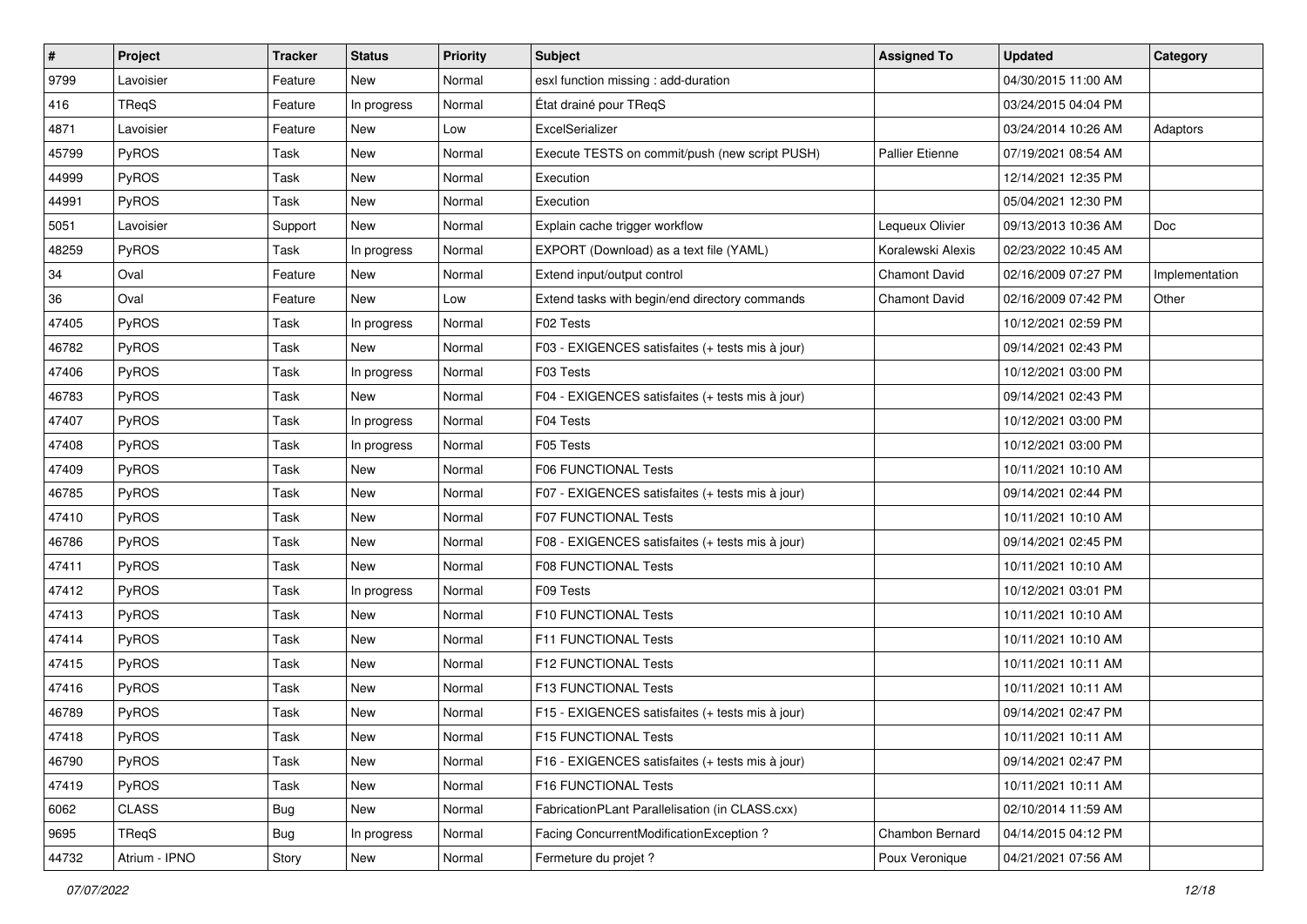| #     | <b>Project</b>          | <b>Tracker</b> | <b>Status</b> | <b>Priority</b> | <b>Subject</b>                                                                                           | <b>Assigned To</b>                 | <b>Updated</b>      | Category        |
|-------|-------------------------|----------------|---------------|-----------------|----------------------------------------------------------------------------------------------------------|------------------------------------|---------------------|-----------------|
| 7566  | Lavoisier               | <b>Bug</b>     | New           | Low             | fields of view "form" are disabled when they have default<br>value                                       |                                    | 06/27/2014 04:53 PM | Console         |
| 8668  | <b>DCOD</b>             | Feature        | <b>New</b>    | Normal          | filterdiff is missing                                                                                    |                                    | 12/05/2014 06:17 PM |                 |
| 47885 | LabInvent               | Task           | New           | Normal          | filtrage (voir formulaire index)                                                                         |                                    | 11/30/2021 01:30 PM |                 |
| 47877 | LabInvent               | Task           | <b>New</b>    | High            | find (search)                                                                                            |                                    | 11/30/2021 03:43 PM |                 |
| 44518 | IN2P3-Forge             | Bug            | In progress   | High            | find-user dialog much slower since migration                                                             | ROUET Jean-René                    | 05/05/2021 02:28 PM |                 |
| 2076  | LC <sub>2</sub>         | Feature        | <b>New</b>    | Low             | Finer grained report for boot Crocus script                                                              |                                    | 10/11/2011 02:18 PM |                 |
| 49888 | PyROS                   | Task           | New           | Normal          | Firewall                                                                                                 |                                    | 03/16/2022 04:48 PM |                 |
| 7465  | Lavoisier               | <b>Bug</b>     | <b>New</b>    | Normal          | fix all the relative URL used by the web console                                                         |                                    | 06/17/2014 04:57 PM | Console         |
| 44902 | PyROS                   | Task           | <b>New</b>    | Normal          | Fix raw data                                                                                             |                                    | 12/15/2021 07:33 AM |                 |
| 7040  | <b>Topology Manager</b> | Bug            | <b>New</b>    | Normal          | Fixing configure                                                                                         |                                    | 04/30/2014 03:46 PM | Core TM         |
| 186   | RIsngCons               | Feature        | <b>New</b>    | Normal          | Flood limit                                                                                              | <b>Puel Mattieu</b>                | 10/07/2009 01:07 PM |                 |
| 4184  | <b>ENX</b>              | Bug            | Feedback      | Normal          | fonctionnement ENX linux 64 bits avec gnat pro-7.1.1                                                     | Peyré Jean                         | 06/11/2013 09:11 PM | <b>Drivers</b>  |
| 47883 | LabInvent               | Task           | New           | Normal          | formulaire de recherche multi-critères                                                                   |                                    | 11/30/2021 01:30 PM |                 |
| 49258 | PyROS                   | Task           | In progress   | Normal          | from IMPORT (upload) Seq (from yaml file)                                                                | Koralewski Alexis                  | 02/23/2022 12:02 PM |                 |
| 7379  | <b>CLASS</b>            | Feature        | New           | Normal          | FrontEnd                                                                                                 | <b>MOUGINOT</b><br><b>Baptiste</b> | 06/11/2014 11:05 AM |                 |
| 5208  | <b>SIMGRID</b>          | Task           | Assigned      | Normal          | Function prototypes                                                                                      | Veyre Pierre                       | 10/03/2013 11:42 AM |                 |
| 47401 | <b>PyROS</b>            | Task           | <b>New</b>    | Normal          | FUNCTIONAL TESTS - Each FEATURE functional tests                                                         |                                    | 10/11/2021 11:42 AM |                 |
| 51513 | PyROS                   | Task           | <b>New</b>    | Normal          | General algorithm (ternary mode, status, routine processing,<br>commands processing, exceptions dealing) | <b>Pallier Etienne</b>             | 06/29/2022 07:37 AM |                 |
| 45552 | PyROS                   | Task           | New           | Normal          | General configuration integration                                                                        |                                    | 03/15/2022 11:15 PM |                 |
| 49120 | <b>PyROS</b>            | Task           | <b>New</b>    | Normal          | General Design (structure, design, responsive, CSS)                                                      |                                    | 06/29/2022 07:18 AM |                 |
| 48279 | <b>PyROS</b>            | Task           | New           | Normal          | General LOGGING (fichiers texte, écran en mode debug)                                                    |                                    | 03/16/2022 04:45 PM |                 |
| 49249 | PyROS                   | Task           | In progress   | Normal          | General Menu for this feature                                                                            |                                    | 02/03/2022 09:39 AM |                 |
| 7736  | <b>Topology Manager</b> | Bug            | <b>New</b>    | High            | Generate electronic config files without GTS                                                             | Legay Eric                         | 09/22/2014 05:12 PM | GUI             |
| 45000 | <b>PyROS</b>            | Task           | New           | High            | Generic commands grammar description & management                                                        |                                    | 05/06/2021 05:05 PM |                 |
| 45749 | <b>PyROS</b>            | Task           | In progress   | Normal          | Gérer le retrait et le retour d'un device (panne,<br>désactiver/réactiver un device)                     |                                    | 08/09/2021 10:42 AM |                 |
| 659   | <b>ENX</b>              | Feature        | New           | Normal          | Gestion des arbres DOM                                                                                   |                                    | 01/16/2013 11:33 AM | <b>ENX Core</b> |
| 3673  | Smurf                   | Bug            | Feedback      | Low             | gestion des options de smupdate                                                                          | Wernli Fabien                      | 02/04/2013 11:13 AM |                 |
| 44358 | PyROS                   | Task           | In progress   | Normal          | Gestion Kanban avec backlog (todo, doing, done), sprints                                                 | <b>Pallier Etienne</b>             | 05/06/2021 03:43 PM |                 |
| 7035  | <b>AGATA DAQ</b>        | Task           | Feedback      | High            | Get end of run magic script                                                                              | Dosme Nicolas                      | 05/06/2014 02:07 PM |                 |
| 44901 | PyROS                   | Task           | New           | Normal          | Get PLC mode changes (off/manu/auto) and alarms<br>(intrusion, e_stop), and save them                    |                                    | 12/15/2021 07:33 AM |                 |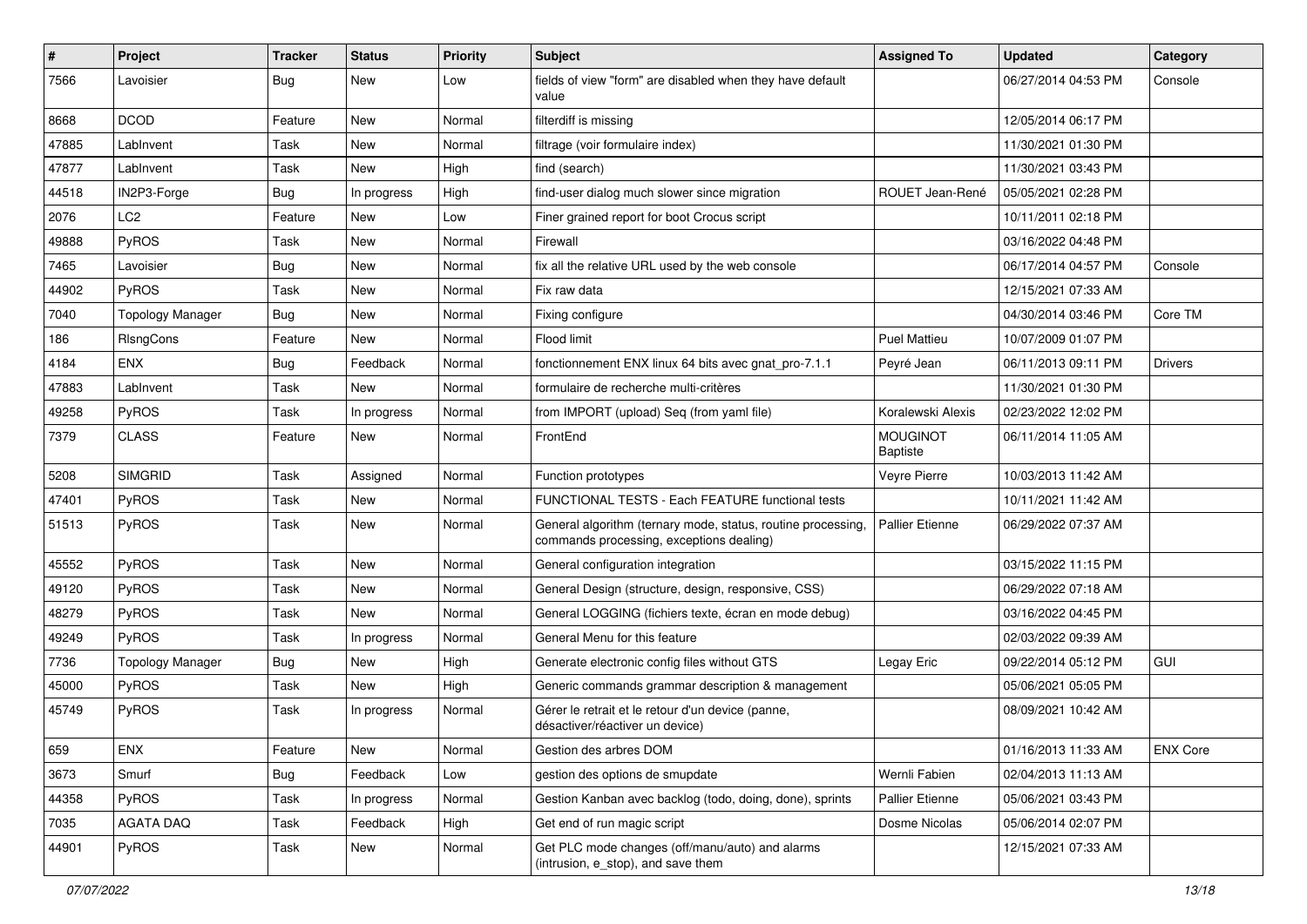| #     | Project                  | <b>Tracker</b> | <b>Status</b> | <b>Priority</b> | <b>Subject</b>                                                                              | <b>Assigned To</b>                 | <b>Updated</b>      | Category                      |
|-------|--------------------------|----------------|---------------|-----------------|---------------------------------------------------------------------------------------------|------------------------------------|---------------------|-------------------------------|
| 44971 | PyROS                    | Task           | New           | Normal          | Get the list of sequences to be planned                                                     |                                    | 05/03/2021 11:43 AM |                               |
| 49136 | PyROS                    | Task           | <b>New</b>    | Normal          | GF03-INFRA - Logging integration (general logs & agents)                                    |                                    | 06/29/2022 07:25 AM |                               |
| 748   | Pipelet                  | Feature        | New           | Low             | Git and CVS repositories                                                                    | Le Jeune Maude                     | 03/11/2011 11:41 AM |                               |
| 35    | Oval                     | Feature        | New           | Normal          | Give less importance to the build step                                                      | <b>Chamont David</b>               | 02/16/2009 07:41 PM | Documentation                 |
| 49890 | PyROS                    | Task           | <b>New</b>    | Normal          | Global Start & Stop (safe)                                                                  |                                    | 03/16/2022 04:52 PM |                               |
| 49223 | PyROS                    | Task           | In progress   | Normal          | Groupes                                                                                     | Klotz Alain                        | 02/02/2022 02:38 PM |                               |
| 7385  | <b>CLASS</b>             | Feature        | <b>New</b>    | High            | GUI devellopment                                                                            | <b>LENIAU Baptiste</b>             | 04/29/2015 12:15 PM |                               |
| 49876 | PyROS                    | Task           | New           | Normal          | Guitastro integration                                                                       |                                    | 03/16/2022 07:28 AM |                               |
| 5684  | <b>AGATA DAQ</b>         | Support        | <b>New</b>    | High            | Hard drive of anode                                                                         | Aubert Yann                        | 01/06/2014 09:24 AM |                               |
| 49887 | PyROS                    | Task           | <b>New</b>    | Normal          | Hardware                                                                                    |                                    | 03/16/2022 04:47 PM |                               |
| 45048 | PyROS                    | Task           | New           | Normal          | HARDWARE DEVICES definition, test, config, management                                       |                                    | 10/08/2021 05:51 PM |                               |
| 47403 | PyROS                    | Task           | New           | Normal          | HIGH LEVEL FUNCTION TESTS - Transversal<br>functionalities TESTs involving several features |                                    | 10/11/2021 10:08 AM |                               |
| 631   | ftsmonitor               | Feature        | <b>New</b>    | Low             | History of a DN access                                                                      |                                    | 10/22/2010 10:10 AM |                               |
| 9558  | TRegS                    | <b>Bug</b>     | New           | Normal          | hpss_cache                                                                                  | <b>Brinette</b><br>Pierre-Emmanuel | 04/14/2015 04:15 PM |                               |
| 9736  | TRegS                    | <b>Bug</b>     | Suspended     | Low             | hpss_SetLoginCred + hpss_PurgeLoginCred                                                     |                                    | 09/21/2015 03:30 PM | <b>HPSS API</b>               |
| 9491  | JEM-EUSO                 | Support        | <b>New</b>    | Normal          | I need to access also to AWG Euso balloon documents                                         |                                    | 03/18/2015 03:36 PM |                               |
| 5009  | Lavoisier                | Feature        | New           | Low             | <b>ICalRenderer</b>                                                                         |                                    | 01/21/2014 06:02 PM | Adaptors                      |
| 5008  | Lavoisier                | Feature        | <b>New</b>    | Low             | <b>ICalSerializer</b>                                                                       |                                    | 01/21/2014 06:01 PM | Adaptors                      |
| 4937  | <b>DCOD</b>              | Feature        | <b>New</b>    | Low             | Implement Hobbit/Zabbix scripts                                                             | Grave Xavier                       | 08/27/2013 11:19 AM |                               |
| 5210  | <b>SIMGRID</b>           | Task           | Assigned      | Normal          | Implement Lua bindings for MSG STORAGE functions                                            | Veyre Pierre                       | 10/03/2013 11:45 AM |                               |
| 4934  | Lavoisier                | Feature        | <b>New</b>    | Low             | implement some additional cache adaptors                                                    |                                    | 02/07/2014 04:59 PM | Adaptors                      |
| 8405  | Lavoisier                | Feature        | New           | Normal          | implement XPath function choose not null(arg1, arg2)                                        |                                    | 10/30/2014 02:21 PM | Engine                        |
| 26907 | Lavoisier                | Feature        | New           | Normal          | implement XPath function format-number()                                                    |                                    | 01/10/2018 03:18 PM | <b>XML Template</b><br>Engine |
| 45051 | PyROS                    | Task           | <b>New</b>    | Normal          | Implémenter le protocole Indi avec une classe<br>DeviceControllerIndi                       |                                    | 05/06/2021 05:05 PM |                               |
| 742   | SphereLib                | Task           | New           | Normal          | Import des binaires fits                                                                    | Le Jeune Maude                     | 06/09/2010 07:24 PM |                               |
| 2109  | LPC Service Informatique | Support        | New           | Low             | imprimantes                                                                                 | Jammes Fabrice                     | 10/19/2011 10:12 AM |                               |
| 11484 | Lavoisier                | Feature        | <b>New</b>    | Low             | improve command "lavoisier-upgrade.sh"                                                      |                                    | 04/10/2018 11:06 AM |                               |
| 8241  | Lavoisier                | Feature        | New           | Normal          | improve dropdown list of view "form"                                                        |                                    | 10/15/2014 06:05 PM | Engine                        |
| 9467  | Lavoisier                | Feature        | New           | Normal          | improve flexibility of JSONRenderer                                                         |                                    | 03/16/2015 01:54 PM | Adaptors                      |
| 13262 | C3F2                     | <b>Bug</b>     | New           | Normal          | improve management of Lomon parameters to explain non<br>convergence                        |                                    | 05/02/2016 10:04 AM |                               |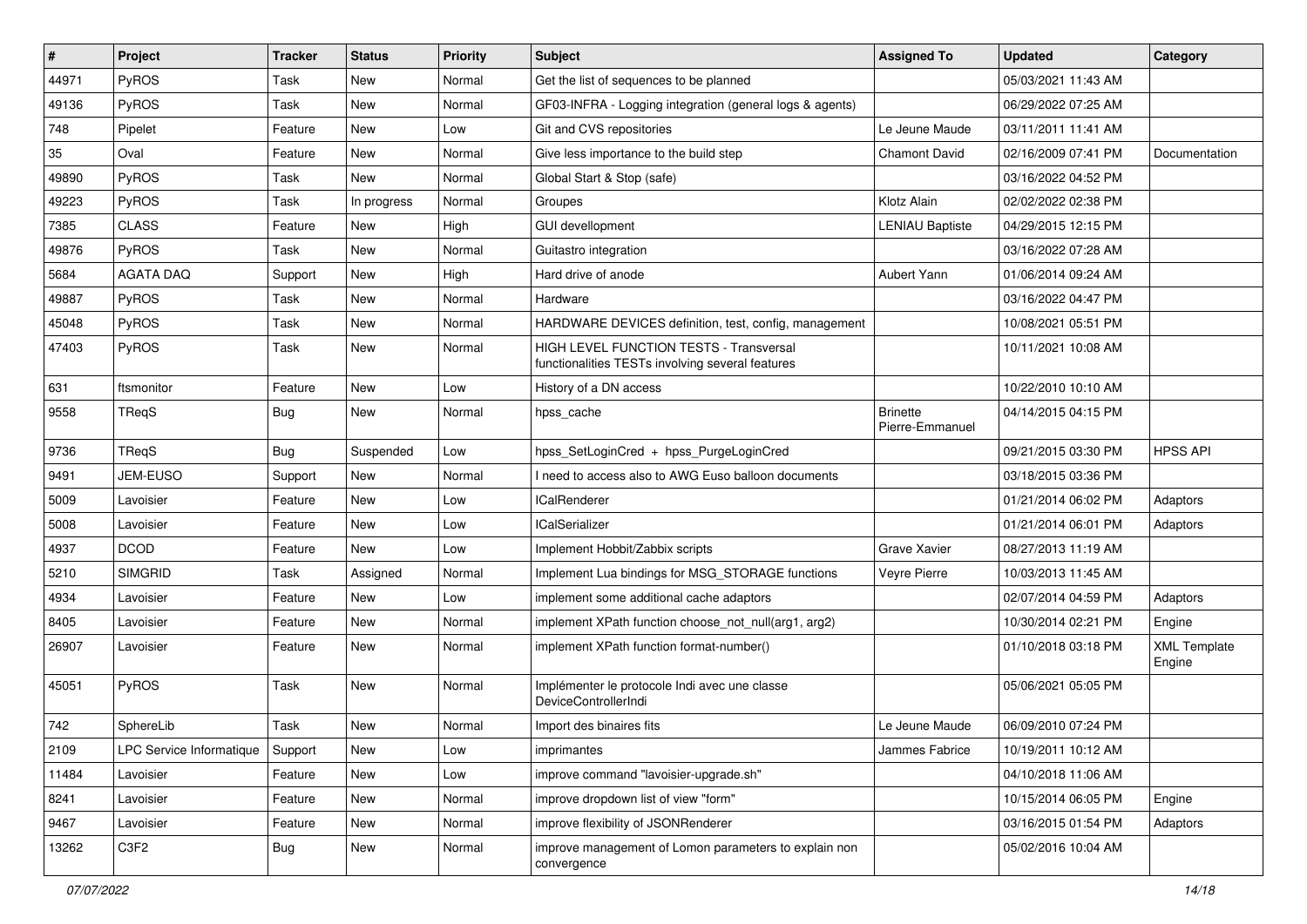| $\vert$ # | Project            | <b>Tracker</b> | <b>Status</b> | Priority | <b>Subject</b>                                                                                                       | <b>Assigned To</b>     | <b>Updated</b>      | Category |
|-----------|--------------------|----------------|---------------|----------|----------------------------------------------------------------------------------------------------------------------|------------------------|---------------------|----------|
| 1231      | LC2                | Feature        | Assigned      | Low      | Include boot in the Crocus Thread                                                                                    | Lafage Vincent         | 01/12/2011 12:16 AM |          |
| 1232      | LC <sub>2</sub>    | Feature        | Assigned      | Low      | Include parseCrocusVersion in the Crocus Thread                                                                      | Lafage Vincent         | 01/12/2011 12:18 AM |          |
| 47942     | LabInvent          | Task           | New           | High     | index (generic)                                                                                                      |                        | 11/30/2021 03:48 PM |          |
| 47914     | LabInvent          | Task           | New           | High     | index (generic)                                                                                                      |                        | 11/30/2021 03:50 PM |          |
| 10315     | Lavoisier          | Feature        | <b>New</b>    | Normal   | Index size of IndexedFileCache plugin is limited by the max<br>number of inodes                                      |                        | 07/07/2015 10:12 AM | Adaptors |
| 45340     | <b>PyROS</b>       | Task           | New           | Normal   | <b>INITIAL DATA (fixtures)</b>                                                                                       | Koralewski Alexis      | 12/14/2021 12:09 PM |          |
| 500       | TRegS              | Feature        | New           | Low      | Injecter les information d'opération vers COLLOS                                                                     |                        | 03/24/2015 04:29 PM |          |
| 44338     | <b>PyROS</b>       | Task           | In progress   | High     | Installation docker au CNES (sur VM)                                                                                 | Koralewski Alexis      | 12/14/2021 11:39 AM |          |
| 44354     | <b>PyROS</b>       | Task           | In progress   | High     | Installer, tester, faire fonctionner, et comprendre ce<br>protocole sur linux                                        | Klotz Alain            | 05/06/2021 02:47 PM |          |
| 47926     | LabInvent          | Task           | New           | High     | Instance DEMO docker - à installer sur hyp2 puis sur VM<br>pweb3                                                     |                        | 12/13/2021 11:07 AM |          |
| 48223     | LabInvent          | Task           | <b>New</b>    | Normal   | instance perso (docker)                                                                                              |                        | 12/13/2021 11:08 AM |          |
| 49137     | PyROS              | Task           | <b>New</b>    | Normal   | Integration Guitastro lib                                                                                            | Klotz Alain            | 02/02/2022 03:27 PM |          |
| 47402     | <b>PyROS</b>       | Task           | <b>New</b>    | Normal   | <b>INTEGRATION TESTS - FEATURES integration tests with</b><br>each other                                             |                        | 10/11/2021 10:07 AM |          |
| 959       | SphereLib          | Feature        | <b>New</b>    | Low      | intégrer ginp                                                                                                        |                        | 10/06/2010 11:30 AM |          |
| 5267      | <b>SIMGRID</b>     | Task           | Assigned      | Normal   | IO Bench script                                                                                                      |                        | 10/07/2013 12:08 AM |          |
| 5199      | <b>RENOIR chat</b> | Task           | New           | Low      | lpython notebook                                                                                                     | Zoubian Julien         | 10/03/2013 12:59 AM |          |
| 5209      | <b>SIMGRID</b>     | Task           | Assigned      | Normal   | Java bindings for MSG_STORAGE                                                                                        | <b>Veyre Pierre</b>    | 10/03/2013 11:44 AM |          |
| 48784     | <b>XLDP</b>        | Bug            | <b>New</b>    | Normal   | Jobs en erreurs depuis le 19/01 19h30                                                                                |                        | 01/20/2022 10:12 AM |          |
| 5201      | <b>RENOIR chat</b> | Task           | <b>New</b>    | Low      | Julia: a fast dynamic language for technical computing                                                               | Zoubian Julien         | 10/03/2013 02:40 AM |          |
| 5198      | <b>RENOIR chat</b> | Task           | New           | Low      | Laboratory for visual learning (LVL)                                                                                 | Zoubian Julien         | 10/03/2013 12:56 AM |          |
| 48284     | PyROS              | Task           | <b>New</b>    | Normal   | Lancement auto et gestion des Components associés (qui<br>sont aussi des DeviceController)                           |                        | 12/14/2021 12:20 PM |          |
| 48285     | PyROS              | Task           | <b>New</b>    | Normal   | Lancement auto et gestion du DeviceController associé                                                                |                        | 12/14/2021 12:22 PM |          |
| 5719      | Topology Manager   | Feature        | New           | Low      | Launching server easily                                                                                              | Dosme Nicolas          | 01/09/2014 03:53 PM | Core TM  |
| 8240      | Lavoisier          | Feature        | <b>New</b>    | Normal   | LDAPConnector/LDIFSerializer should generate data in<br><b>DSML</b> format                                           |                        | 10/15/2014 06:02 PM | Adaptors |
| 45007     | <b>PyROS</b>       | Task           | In progress   | Normal   | Le système doit pouvoir démarrer et s'organiser<br>automatiquement à partir de la configuration de<br>l'observatoire | Koralewski Alexis      | 06/28/2022 10:06 PM |          |
| 44366     | PyROS              | Task           | New           | Normal   | Licence (GPL)                                                                                                        | <b>Pallier Etienne</b> | 04/29/2021 10:50 AM |          |
| 44362     | PyROS              | Task           | <b>New</b>    | High     | Lier commits à tasks (commit auto close tasks)                                                                       | <b>Pallier Etienne</b> | 03/29/2021 03:49 PM |          |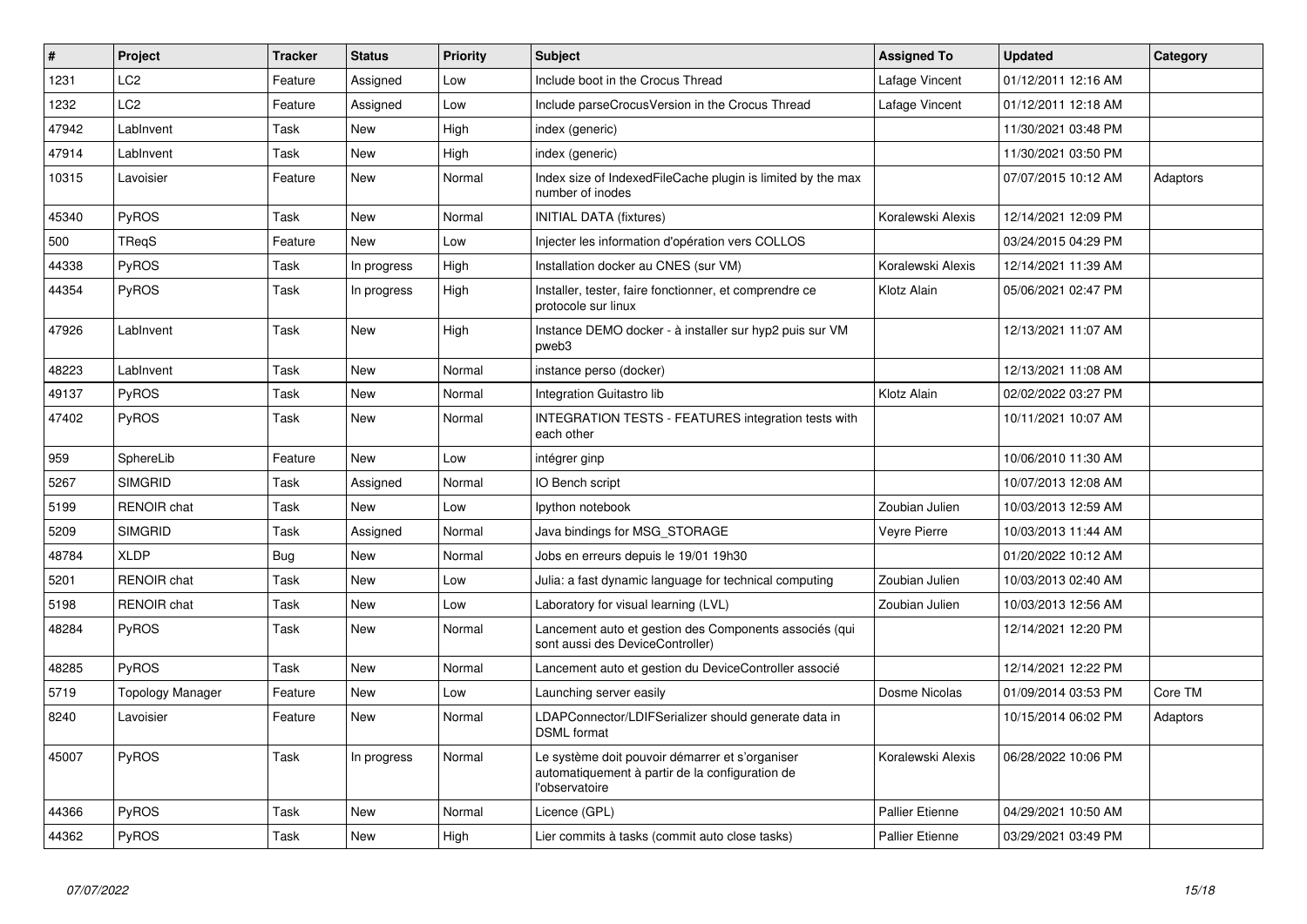| ∦     | Project                              | <b>Tracker</b> | <b>Status</b> | <b>Priority</b> | <b>Subject</b>                                                                                                                                       | <b>Assigned To</b>                 | <b>Updated</b>      | Category                   |
|-------|--------------------------------------|----------------|---------------|-----------------|------------------------------------------------------------------------------------------------------------------------------------------------------|------------------------------------|---------------------|----------------------------|
| 47934 | LabInvent                            | Task           | New           | High            | LIFECYCLE (Status) : CREATED => (TBO) => VALIDATED<br>=> TBA => ARCHIVED                                                                             |                                    | 11/30/2021 03:43 PM |                            |
| 87    | RIsngCons                            | Feature        | New           | Low             | Limiter la taille du cache                                                                                                                           |                                    | 03/30/2009 03:32 PM |                            |
| 47440 | PyROS                                | Task           | <b>New</b>    | Normal          | <b>LIVRABLES</b>                                                                                                                                     |                                    | 10/11/2021 11:29 AM |                            |
| 8262  | Pipelet                              | Feature        | <b>New</b>    | Normal          | LocalRepository: recursive search of segment source script                                                                                           |                                    | 10/19/2014 05:13 PM |                            |
| 51514 | <b>PyROS</b>                         | Task           | New           | Normal          | <b>LOG</b>                                                                                                                                           |                                    | 06/29/2022 07:37 AM |                            |
| 1337  | Pipelet                              | Task           | <b>New</b>    | Normal          | logged subprocess improvement                                                                                                                        |                                    | 03/08/2011 09:07 PM |                            |
| 9534  | Pipelet                              | Feature        | New           | Normal          | logging of stdout and stderr                                                                                                                         |                                    | 03/25/2015 02:31 PM |                            |
| 8217  | Lavoisier                            | <b>Bug</b>     | <b>New</b>    | Normal          | Logo demo view seems broken                                                                                                                          |                                    | 10/13/2014 02:06 PM |                            |
| 31881 | Narval Standalone                    | Feature        | <b>New</b>    | Normal          | Logs de l'instance                                                                                                                                   | Théo Le Guen                       | 04/24/2018 03:59 PM |                            |
| 45004 | PyROS                                | Task           | New           | High            | MAIN CONFIG FILE - Décrire dans un fichier texte la<br>configuration complète d'une UNIT (monture) et tous ses<br>composants et instruments associés |                                    | 01/29/2022 01:25 AM |                            |
| 5447  | <b>ENX</b>                           | <b>Bug</b>     | New           | LOW             | make distclean - DCOD                                                                                                                                | Legay Eric                         | 11/13/2013 04:05 PM | <b>ENX Core</b>            |
| 45046 | PyROS                                | Task           | New           | Normal          | Manual mode                                                                                                                                          |                                    | 12/14/2021 12:34 PM |                            |
| 47444 | PyROS                                | Task           | New           | Normal          | MANUELS UTILISATION, INSTALLATION, ET<br><b>MAINTENANCE</b>                                                                                          |                                    | 10/11/2021 11:31 AM |                            |
| 5688  | Electronic Control and<br>Monitoring | Task           | <b>New</b>    | Low             | Mercurialiser configuration files                                                                                                                    | Legay Eric                         | 12/19/2013 09:59 AM |                            |
| 44361 | PyROS                                | Task           | In progress   | High            | Mettre à jour gitlab in2p3 et changer le remote de nous tous<br>(remplace irap)                                                                      | <b>Pallier Etienne</b>             | 05/06/2021 03:37 PM |                            |
| 44867 | PyROS                                | Task           | <b>New</b>    | High            | Mettre les TASKS dans la version v0.1 prévue pour juin,<br>dans doc-specs et dans redmine (puis planifier aussi les<br>autres versions futures)      | <b>Pallier Etienne</b>             | 05/06/2021 06:19 PM |                            |
| 44329 | PyROS                                | Task           | New           | High            | Migration gitlab sur IN2P3                                                                                                                           |                                    | 12/14/2021 12:08 PM |                            |
| 767   | SphereLib                            | Task           | <b>New</b>    | Normal          | Mise au propre des include de la lib                                                                                                                 |                                    | 06/16/2010 11:36 AM |                            |
| 47873 | LabInvent                            | Task           | New           | Normal          | Model (Entity & Table)                                                                                                                               |                                    | 12/01/2021 09:37 AM |                            |
| 7486  | <b>Topology Manager</b>              | Feature        | <b>New</b>    | Normal          | Modification of information                                                                                                                          |                                    | 06/19/2014 02:41 PM | <b>GUI</b>                 |
| 48758 | LabInvent                            | Task           | <b>New</b>    | Immediate       | Modifs demandées par C. Feugeade le 18/1/22                                                                                                          | <b>Pallier Etienne</b>             | 01/19/2022 04:22 PM |                            |
| 5217  | <b>SIMGRID</b>                       | Task           | Assigned      | Normal          | Modify msg_file_t implementation                                                                                                                     | Veyre Pierre                       | 10/03/2013 03:45 PM |                            |
| 42    | ${\sf ENX}$                          | Feature        | New           | Urgent          | Module ID Handler                                                                                                                                    |                                    | 06/05/2013 02:27 PM | <b>ENX Core</b>            |
| 44998 | PyROS                                | Task           | New           | Normal          | Monitoring: Check & log continuously instrument (or<br>telescope) status                                                                             |                                    | 12/14/2021 12:33 PM |                            |
| 44990 | PyROS                                | Task           | New           | Normal          | Monitoring: Check & log continuously Telescope and<br>instruments status, and make a general synthesis                                               |                                    | 05/04/2021 12:30 PM |                            |
| 9548  | TReqS                                | Task           | New           | Normal          | Move doc from git project to elsewhere                                                                                                               | <b>Brinette</b><br>Pierre-Emmanuel | 03/27/2015 09:59 AM | Dev. and build<br>settings |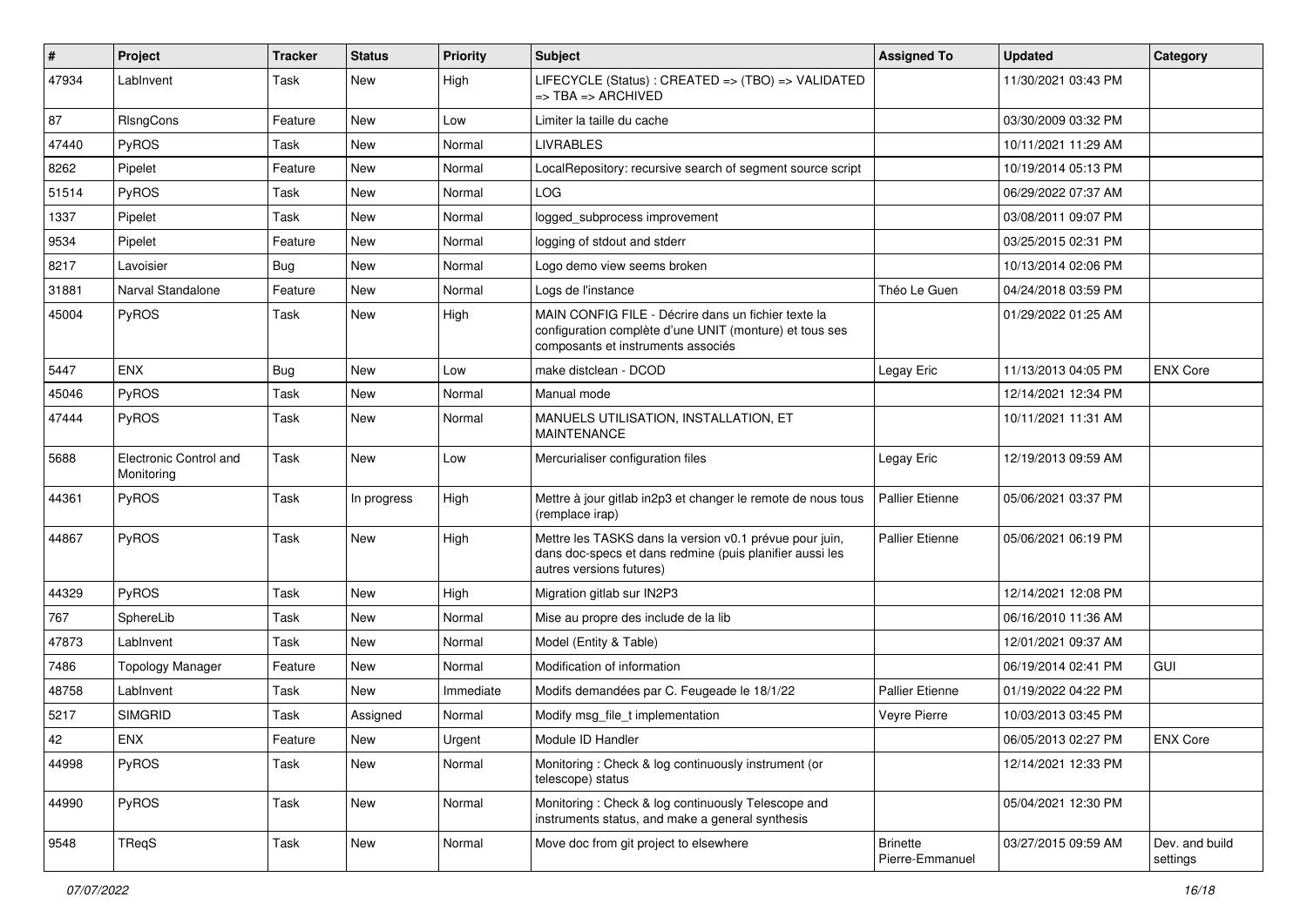| $\vert$ # | Project                 | <b>Tracker</b> | <b>Status</b> | <b>Priority</b> | <b>Subject</b>                                                                                                                             | <b>Assigned To</b>                 | <b>Updated</b>      | Category                      |
|-----------|-------------------------|----------------|---------------|-----------------|--------------------------------------------------------------------------------------------------------------------------------------------|------------------------------------|---------------------|-------------------------------|
| 5211      | <b>SIMGRID</b>          | Task           | Assigned      | Normal          | MSG_STORAGE functions documentation                                                                                                        | Veyre Pierre                       | 10/03/2013 11:46 AM |                               |
| 9789      | <b>CLASS</b>            | Feature        | <b>New</b>    | Normal          | Multi Stream in EQM                                                                                                                        |                                    | 04/29/2015 12:12 PM |                               |
| 9788      | <b>CLASS</b>            | Feature        | <b>New</b>    | Normal          | Multi Stream in FabricationPlant                                                                                                           |                                    | 04/29/2015 12:10 PM |                               |
| 9787      | <b>CLASS</b>            | Feature        | <b>New</b>    | Normal          | Multi Stream in FabricationPlant/EQM                                                                                                       |                                    | 04/29/2015 12:10 PM |                               |
| 10065     | <b>CLASS</b>            | Support        | <b>New</b>    | Normal          | Multi-Threading in CLASS                                                                                                                   |                                    | 06/05/2015 11:30 AM |                               |
| 10227     | <b>CLASS</b>            | Feature        | New           | Immediate       | <b>MURE GUI</b>                                                                                                                            | <b>MOUGINOT</b><br><b>Baptiste</b> | 06/23/2015 01:36 PM |                               |
| 10498     | TReqS                   | <b>Bug</b>     | In progress   | Normal          | Mysql Deadlock                                                                                                                             |                                    | 08/03/2015 08:44 AM |                               |
| 7072      | <b>Topology Manager</b> | Feature        | Feedback      | Normal          | name main detector                                                                                                                         | Michelagnoli<br>Caterina           | 05/12/2014 01:59 PM | GUI                           |
| 656       | <b>ENX</b>              | Feature        | <b>New</b>    | Low             | named register                                                                                                                             |                                    | 01/30/2013 03:59 PM | <b>ENX Core</b>               |
| 5527      | ENX                     | Feature        | New           | Low             | Named register list                                                                                                                        |                                    | 11/18/2013 05:30 PM | <b>Drivers</b>                |
| 27459     | Lavoisier               | Bug            | <b>New</b>    | Normal          | namespace disappear when root node is renamed                                                                                              | Reynaud Sylvain                    | 01/31/2018 02:44 PM | <b>XML Template</b><br>Engine |
| 35692     | Lavoisier               | Bug            | <b>New</b>    | Normal          | namespace not removed for a given use-case                                                                                                 |                                    | 11/27/2018 05:35 PM |                               |
| 7490      | <b>Topology Manager</b> | Bug            | <b>New</b>    | Normal          | Needed libp42.so.1                                                                                                                         |                                    | 06/19/2014 11:15 PM | Core TM                       |
| 4788      | RENOIR chat             | Task           | <b>New</b>    | Low             | Nemo3 / SuperNemo experiments                                                                                                              |                                    | 07/09/2013 06:26 PM |                               |
| 49885     | PyROS                   | Task           | New           | Normal          | Network                                                                                                                                    |                                    | 03/16/2022 04:46 PM |                               |
| 9790      | <b>CLASS</b>            | Feature        | New           | High            | neutron & y Spectrum calculation                                                                                                           |                                    | 04/29/2015 12:15 PM |                               |
| 45040     | PyROS                   | Task           | New           | High            | NEW Agent v2 basé sur new config yaml (base pour F09)                                                                                      | <b>Pallier Etienne</b>             | 01/29/2022 01:04 AM |                               |
| 35044     | operations-portal-users | Feature        | <b>New</b>    | Normal          | New ROD dashboard                                                                                                                          |                                    | 09/20/2018 10:42 AM | Dashboard                     |
| 1082      | Oval                    | <b>Bug</b>     | New           | Low             | NO DIFF                                                                                                                                    |                                    | 11/16/2010 11:44 AM | Command Line<br>Interface     |
| 10871     | <b>CLASS</b>            | Feature        | <b>New</b>    | Normal          | Nominal Power                                                                                                                              |                                    | 09/10/2015 05:27 PM |                               |
| 47886     | LabInvent               | Task           | <b>New</b>    | Urgent          | Notifications                                                                                                                              |                                    | 11/30/2021 03:45 PM |                               |
| 27570     | Lavoisier               | Feature        | <b>New</b>    | Normal          | NotifiedTrigger should bypass attribute @ignore-during                                                                                     |                                    | 02/02/2018 03:05 PM | Engine                        |
| 49219     | PyROS                   | Task           | In progress   | Normal          | Nouvelle image                                                                                                                             | Klotz Alain                        | 02/02/2022 02:38 PM |                               |
| 8379      | Lavoisier               | Bug            | New           | Normal          | NullPointerException at startup                                                                                                            |                                    | 10/28/2014 04:49 PM |                               |
| 44363     | PyROS                   | Task           | In progress   | High            | ODJ & CR Réunions                                                                                                                          | <b>Pallier Etienne</b>             | 05/06/2021 06:18 PM |                               |
| 7073      | <b>Topology Manager</b> | Bug            | New           | Normal          | Off on GTS tree                                                                                                                            |                                    | 05/07/2014 04:55 PM | Core TM                       |
| 44896     | PyROS                   | Task           | <b>New</b>    | Normal          | On peut consulter la liste des SP                                                                                                          |                                    | 06/18/2021 03:17 PM |                               |
| 44897     | PyROS                   | Task           | New           | Normal          | On peut voir la fiche détaillée d'un SP                                                                                                    |                                    | 06/16/2021 11:29 AM |                               |
| 44918     | PyROS                   | Task           | New           | Normal          | Optimiser : Agir sur le système en fonction des conditions<br>d'observation pour n'observer que quand la qualité du ciel<br>est suffisante |                                    | 06/28/2022 09:58 PM |                               |